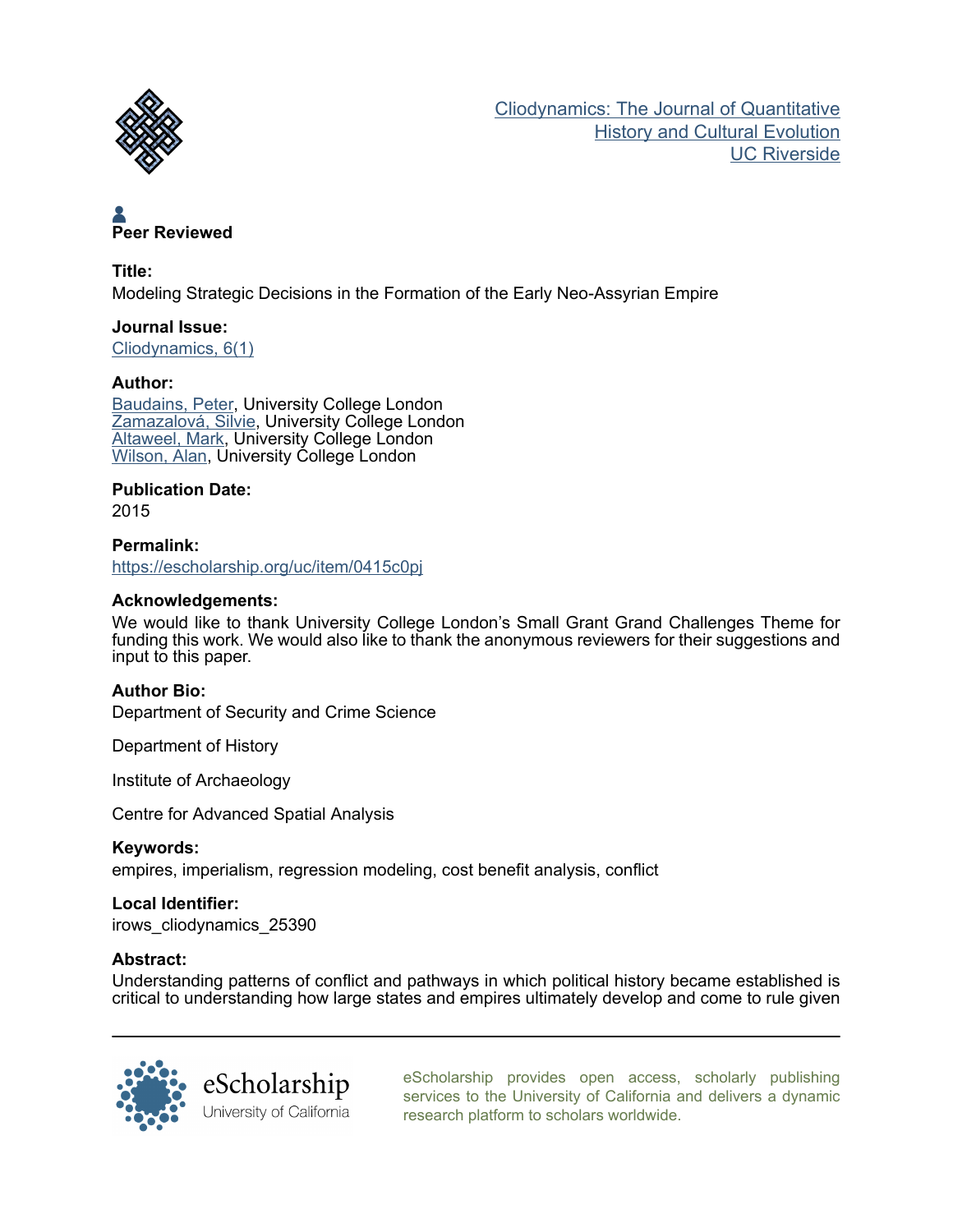regions and influence subsequent events. We employ a spatiotemporal Cox regression model to investigate possible causes as to why regions were attacked by the Neo-Assyrian (912-608 BCE) state. The model helps to explain how strategic benefits and costs lead to likely pathways of conflict and imperialism based on elite strategic decision-making. We apply this model to the early 9th century BCE, a time when historical texts allow us to trace yearly campaigns in specific regions, to understand how the Neo-Assyrian state began to re-emerge as a major political player, eventually going on to dominate much of the Near East and starting a process of imperialism that shaped the wider region for many centuries even after the fall of this state. The model demonstrates why specific locations become regions of conflict in given campaigns, emphasizing a degree of consistency with which choices were made by invading forces with respect to a number of factors. We find that elevation and population density deter Assyrian invasions. Moreover, costs were found to be more of a clear motivator for Assyrian invasions, with distance constraints being a significant driver in determining where to campaign. These outputs suggest that Assyria was mainly interested in attacking its weakest, based on population and/or organization, and nearest rivals as it began to expand. Results not only help to address the emergence of this empire, but enable a generalized understanding of how benefits and costs to conflict can lead to imperialism and pathways to political outcomes that can have major social relevance.

## Supporting material:

Modeling Strategic Decisions in the Formation of the Early Neo-Assyrian Empire

## Copyright Information:

All rights reserved unless otherwise indicated. Contact the author or original publisher for any necessary permissions. eScholarship is not the copyright owner for deposited works. Learn more at [http://www.escholarship.org/help\\_copyright.html#reuse](http://www.escholarship.org/help_copyright.html#reuse)



[eScholarship provides open access, scholarly publishing](https://escholarship.org) [services to the University of California and delivers a dynamic](https://escholarship.org) [research platform to scholars worldwide.](https://escholarship.org)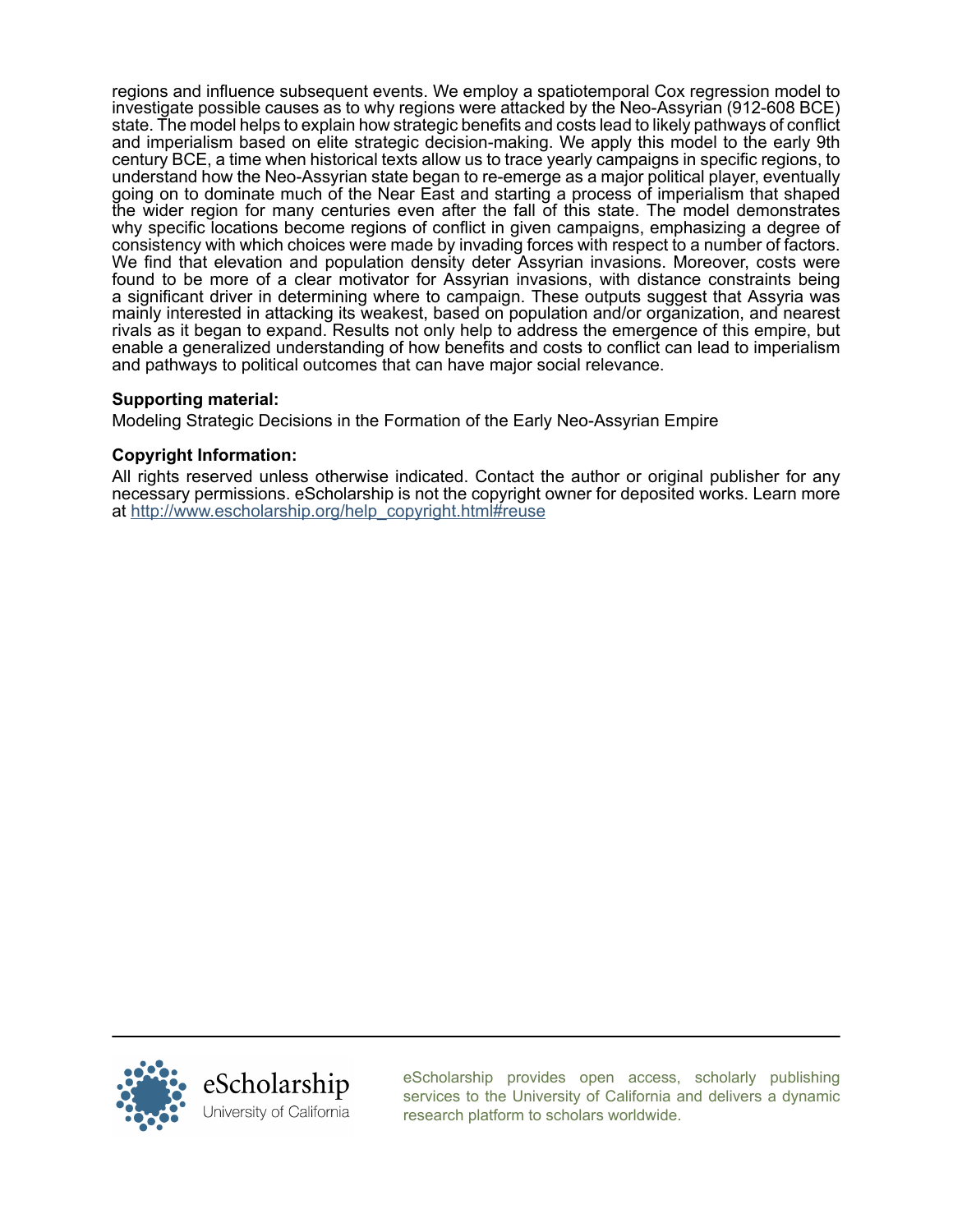# **Modeling Strategic Decisions in the Formation of the Early Neo-Assyrian Empire**

Peter Baudains, Silvie Zamazalová, Mark Altaweel, Alan Wilson *University College London*

Understanding patterns of conflict and pathways in which political history became established is critical to understanding how large states and empires ultimately develop and come to rule given regions and influence subsequent events. We employ a spatiotemporal Cox regression model to investigate possible causes as to why regions were attacked by the Neo-Assyrian (912-608 BCE) state. The model helps to explain how strategic benefits and costs lead to likely pathways of conflict and imperialism based on elite strategic decision-making. We apply this model to the early 9th century BCE, a time when historical texts allow us to trace yearly campaigns in specific regions, to understand how the Neo-Assyrian state began to re-emerge as a major political player, eventually going on to dominate much of the Near East and starting a process of imperialism that shaped the wider region for many centuries even after the fall of this state. The model demonstrates why specific locations become regions of conflict in given campaigns, emphasizing a degree of consistency with which choices were made by invading forces with respect to a number of factors. We find that elevation and population density deter Assyrian invasions. Moreover, costs were found to be more of a clear motivator for Assyrian invasions, with distance constraints being a significant driver in determining where to campaign. These outputs suggest that Assyria was mainly interested in attacking its weakest, based on population and/or organization, and nearest rivals as it began to expand. Results not only help to address the emergence of this empire, but enable a generalized understanding of how benefits and costs to conflict can lead to imperialism and pathways to political outcomes that can have major social relevance.

#### *Corresponding author's e-mail:* m.altaweel@ucl.ac.uk

*Citation:* Baudains, Peter et al. 2015. Modeling Strategic Decisions in the Formation of the Early Neo-Assyrian Empire. *Cliodynamics* 6: 1–23.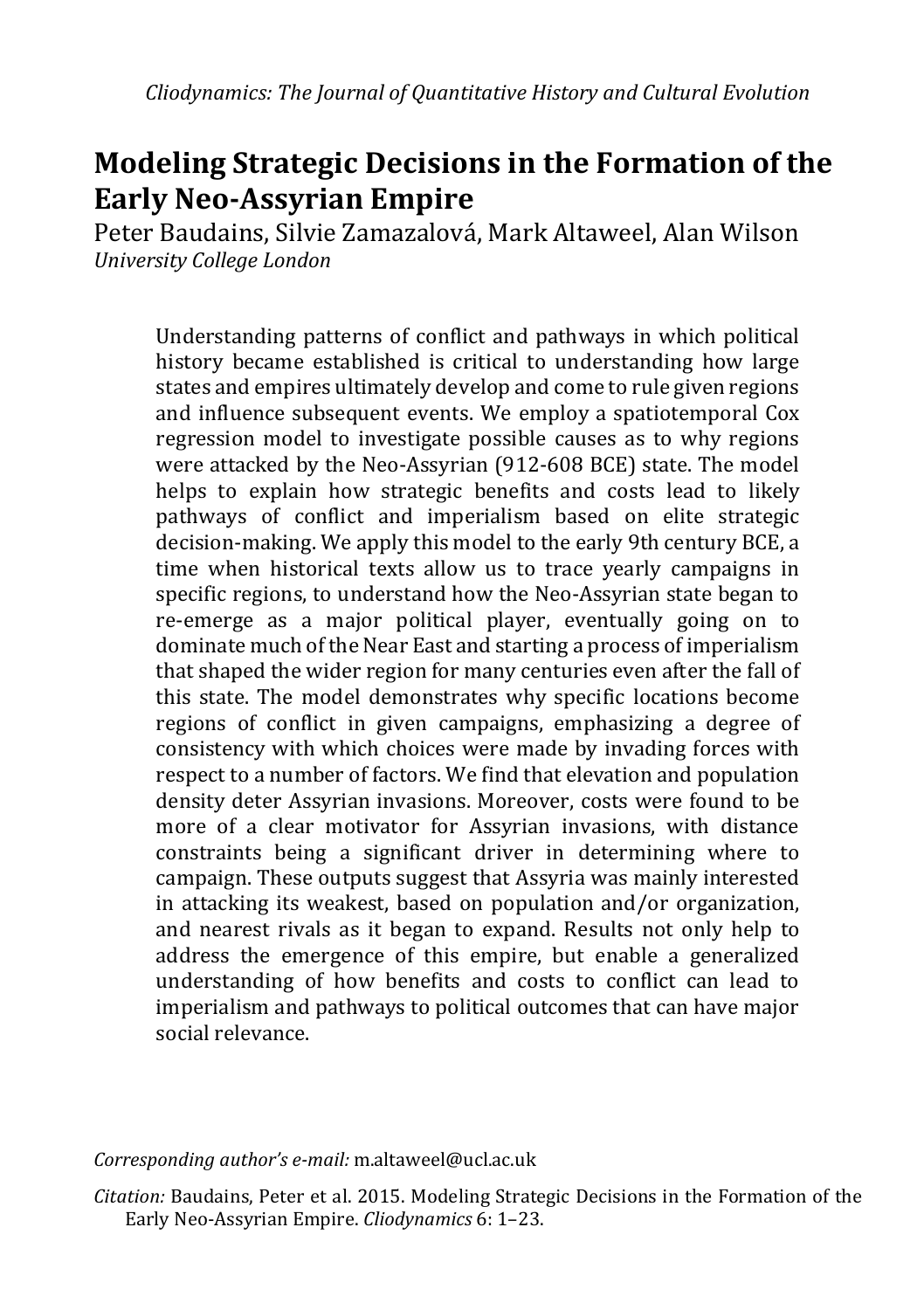### **Introduction**

The Neo-Assyrian period (912–608 BCE) was a time when the Assyrians politically dominated large parts of the Near East. By the early ninth century BCE, a series of campaigns by the new Assyrian king, Ashurnasirpal II (r. 883–859 BCE), began to shape the region that ultimately led to the establishment of a large-scale empire by the eighth century BCE that dominated much of the Near East until the end of the seventh century BCE (Cline and Graham 2011). The empire became the largest state in the ancient Near East and had direct influence on many cultural groups, but it also began a long process whereby empires and imperialism became the norm in the Near East as successive states and empires began to dominate even more territory. This makes the early ninth century BCE an important period to investigate if we are to understand how this long process of imperialism emerged and the strategic path dependencies in which later decisions were shaped by earlier outcomes.

Often, most ancient states' strategic decisions are difficult to evaluate and understand within contemporary contexts. Particularly, historical data are usually missing and the problem of identifying ancient toponyms makes key battles, alliances, and events difficult to place in time and space. Furthermore, multiple factors affect strategic circumstances of states at any given time, making historical contexts often unclear for researchers and important questions, such as why and how the process of imperialism in a given region began, hard to answer. In this paper, we propose a method that evaluates strategic military decision-making by elites that affected pathways in which the Neo-Assyrian Empire began to emerge. This model considers the likelihood and propensity of given states to be attacked by the Neo-Assyrians and addresses what factors could determine observed conflict. We demonstrate the utility of a spatiotemporal Cox regression model that investigates the determinants of strategic decisions and the context of relevant political dynamics and spatial scales. Our goal is to better understand why certain states were attacked by the Neo-Assyrians and uncover the underlying processes that could have shaped their strategic decision-making.

We begin this paper by providing background into the case study, specifically the early ninth century BCE when the Neo-Assyrian state began to more aggressively launch yearly campaigns against neighboring states and key decisions by its leadership shaped which states increasingly came into conflict with the Neo-Assyrians. Next, we articulate a series of six hypotheses concerning factors that might have influenced these decisions and which are testable via the proposed model. We then present our model, demonstrating its suitability for addressing questions concerning where and when given campaigns are fought. The model results are considered in the context of strategic decision-making undertaken by the elite. We see that elevation and population density appear to deter Assyrian invasion. The clearest results, however, show that deterrence in the form of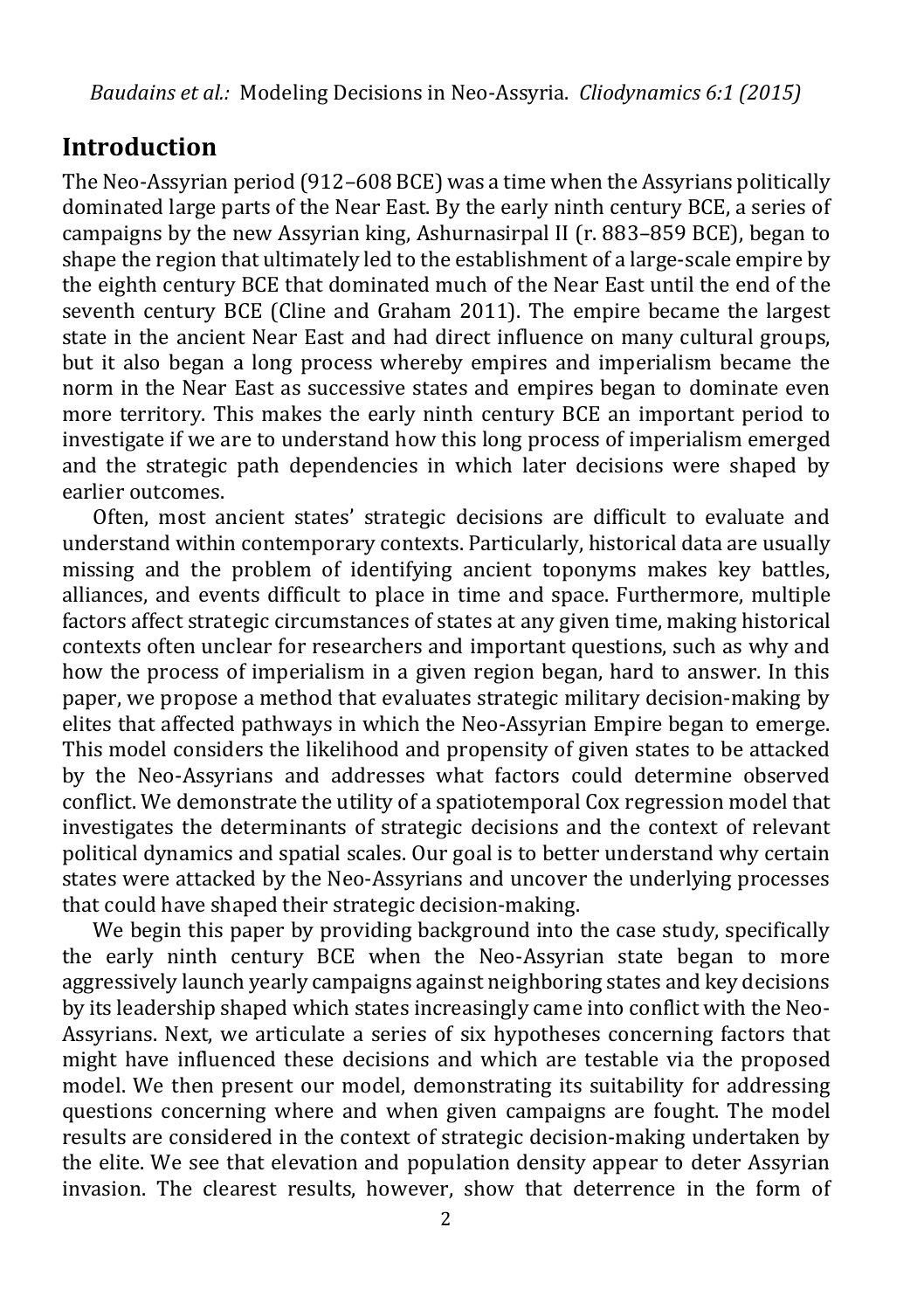distance to the Assyrian army is the largest driver affecting Assyrian invasion. Given these results, we conclude by considering the extent to which the presented approach answers our research goal and how it might be applicable to other cases.

# **Historical Background**

Assyria's documented history stretches back to c. 2000 BCE. Originally a small state centered on the city of Ashur (modern Qal'at Sherqat) in northern Mesopotamia, it again rose to prominence during the Late Bronze Age (c. 1600–1200 BCE), when it gained independence from the neighboring kingdom of Mitanni, located in the Khabur region in upper Mesopotamia, and embarked on a program of territorial expansion (Radner 2014). The Assyrian king Ashur-uballit (r. 1365–1330 BCE) cemented Assyria's newfound status by becoming a latecomer to the so-called Great Powers Club, a group of powerful states that dominated the Near East in the Late Bronze Age (Moran 1992).

Although the collapse of the Late Bronze Age system around 1200 BCE dramatically redesigned the political landscape of the Near East (Radner 2014), leading to the disappearance of the Hittite empire and a weakening of the oncepowerful Egyptian and Babylonian states, Assyria emerged less affected, putting it in a relatively good political position. During the reign of Tiglath-pileser I  $(r. 1114-$ 1076 BCE), Assyrian territory continued to encompass a significant part of northern Mesopotamia, and Tiglath-pileser sought to extend Assyria's boundaries further by campaigning repeatedly to the west of the Euphrates river. His immediate successors, however, were less successful and by the start of the first millennium BCE, Assyria's territorial holdings had been pushed back to a modest strip of land bordering the Tigris River. The end of the tenth century, however, saw the start of renewed efforts to regain Assyria's former status. This marked the beginning of the Neo-Assyrian period (934–610 BCE), during which Assyria would emerge as the most powerful empire to date, controlling most of the ancient Near East (Cline and Graham 2011).

The reign of king Ashurnasirpal II (r. 883–859 BCE) was instrumental in Assyria's rise to greatness, ultimately having an impact long after the fall of Assyria, as the ninth century ushered the beginning of a millennia-long period of large-scale empires and states dominating the region. From his ascension, Ashurnasirpal pursued the policy of restoration and conquest begun by his grandfather Adadnirari II (r. 911–891 BCE), but expanded it to a greater scale, campaigning vigorously and regularly: his inscriptions record no fewer than 14 military campaigns during his 24 years on the throne. He was particularly active in the first few years of his reign, sometimes conducting two separate campaigns in a single year (Grayson 1982:253). The primary focus of his exploits were the regions to the east, north, and west of the empire's heartland, which lay between the cities Ashur, Nineveh (modern Mosul), and Arbela (Erbil; Radner 2011). Figure 1 shows the map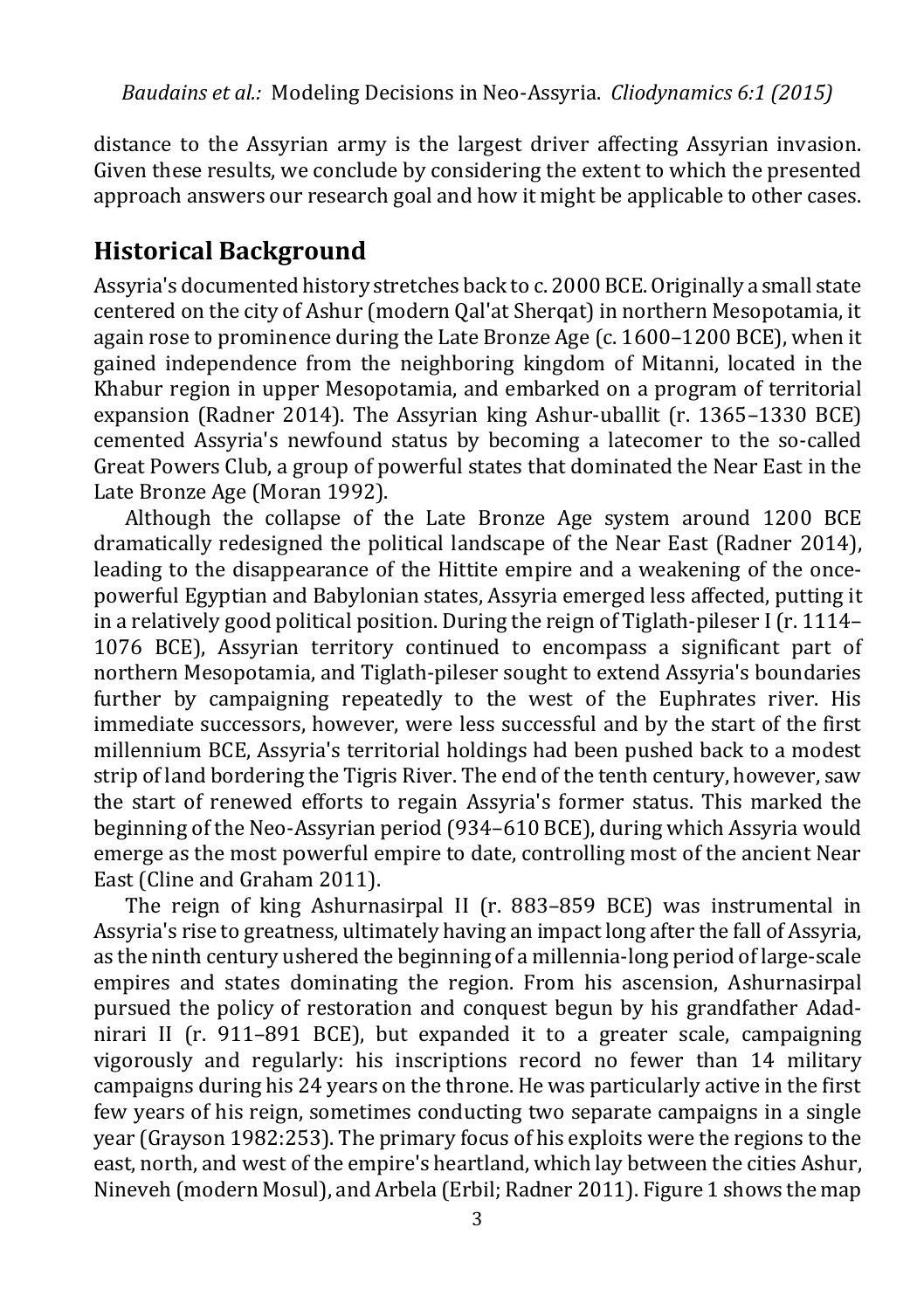of the region at the beginning of Ashurnasipal's reign, including the principal Assyrian cities, and the states that existed during this time. Advances in military technology, including more efficient siege machines and reliance on cavalry rather than chariotry, improved the effectiveness of the Assyrian army (Fischer 1998:205). At the same time, Ashurnasirpal made contributions to the system of provincial administration, under which conquered regions were put under the control of an Assyrian governor and subjected to regular tribute (Grayson 1982:258). Mass deportations of local populations sought not only to distribute manpower where it was needed, but also to minimize the risk of future revolts (Oded 1979).

### **Ashurnasirpal's Campaigns**

The region of Mazamua, located in parts of modern Iraqi Kurdistan and parts of western Iran (Figure 1: states 0, 9, 21, 37, and 41), was the site of three Assyrian expeditions between 881 and 880 BCE. Located to the northeast of Assyria, it represented an important gateway to the Iranian plateau and its rich trade network. The region may have been under Assyrian control prior to Ashurnasirpal's reign but rebelled soon after his accession. Having put down the revolts, Ashurnasirpal stamped his authority on the region by renovating the city Atlila, likely located in Figure 1:9, and giving it an Assyrian name, Dur-Ashur ("fortress of the god Ashur"). For the next two centuries, the city served as a garrison from which armed expeditions in the Zagros Mountains could be launched easily and with minimal delay (Radner 2013:442).

The middle Euphrates region engaged Ashurnasirpal intermittently from 878 BCE. In that year, the new ruler of Suhu (Figure 1:35), aided by the Babylonians, rebelled against Assyria. The revolt was eventually joined by the neighboring states of Laqu (Figure 1:24) and Hindanu (Figure 1:16), and despite swift and harsh retaliation from Ashurnasirpal, rebellions continued to break out in the region (Grayson 1991).

Ashurnasirpal's expeditions to the west took him from Bit-Bahiani (Figure 1:6) and Hatti (Figure 1:15) in Syria as far as the Levantine coast, where the king performed the traditional ritual of washing his weapons in the Mediterranean Sea (Grayson 1991:298). He received tribute from local rulers and cut down trees in the cedar groves of Lebanon, whose wood had been highly prized by Mesopotamian kings since the third millennium BCE (Klein and Abraham 2000). Although no direct Assyrian control was established in this region, the expedition served an important political and ideological purpose, raising Assyria's visibility and status and extending the empire's symbolic presence to the Mediterranean Sea, a representation of one of the traditional boundaries of the "officially existing" world (Liverani 1990:59).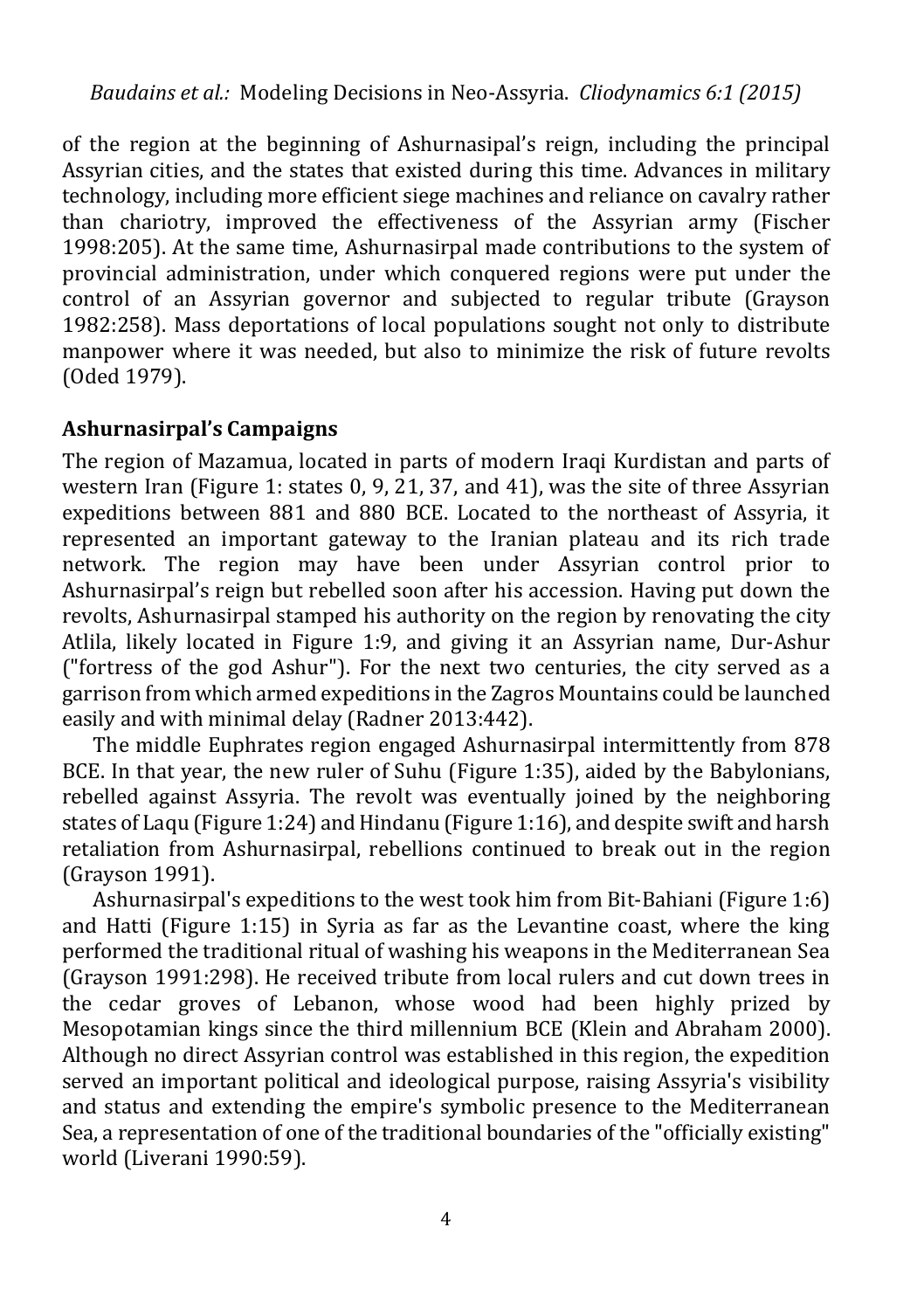As a result of Ashurnasirpal's skilled leadership and military exploits, Assyria regained territories that had been lost centuries earlier and established itself as one of the leading powers of the ancient Near East. Ashurnasirpal's successors would capitalize on this momentum to further extend Assyria's territorial gains and political influence. At its height in the seventh century BCE, the Assyrian empire controlled a vast territory, which stretched from Egypt in the southwest to the mountainous regions of the Taurus and Zagros ranges in the north and east, and the Persian Gulf in the south. Even after its defeat at the hands of the Babylonians and the Medes by 610 BCE, Assyrian influence continued to be felt. Its imperial dominance set the tone for its successors, from the Neo-Babylonian, Achaemenid, Seleucid empires, and perhaps even to the Abbasid Caliphate, which ruled the Middle East from its Mesopotamian capital into the thirteenth century CE (Cline and Graham 2011). The Achaemenids, for example, replicated or were influenced by innovations made by the Assyrians in governing and military affairs.

#### **Historical Sources**

The reign of Ashurnasirpal is relatively well-documented. Like his predecessors, Ashurnasirpal commemorated his achievements in official inscriptions recorded on a variety of media, from palace walls and free-standing steles to clay prisms buried in the foundations of important buildings (Grayson 1991:189-393). A large number of such compositions survive from Ashurnasirpal's new royal residence, Kalhu (modern Nimrud; Figure 1), whose buildings and public areas were lavishly decorated with images and texts celebrating the king's deeds. Royal inscriptions invariably take the form of an autobiographical account and, in accordance with the demands of Assyrian royal ideology, tend to focus on the king's role as military leader. The result is a series of detailed accounts of military campaigns led by the king, narrated in chronological order or grouped thematically (or even a combination of the two). Campaign narratives may include information about the route followed by the army, enemy casualties, and tribute or loot (Tadmor 1997).

Despite their obvious appeal as historical records, royal inscriptions remain a problematic source whose very genre defies modern classification. The information included in them was carefully selected by the royal scribes in order to portray their royal masters in the best possible light, and edited as the need arose to accommodate additional material or constraints of space. The scribes who composed royal inscriptions availed themselves of a range of source materials, including contemporary records and itineraries, but also literary narratives and mythological accounts designed to convey an ideological message about the supremacy of the Assyrian king (Tadmor 1997).

One way of strengthening this message was to maintain the fiction of a single army led by the king, who alone is responsible for all victories; for rare exceptions to this convention, see Yamada (2000:26, 221–222) and Niederreiter (2005). In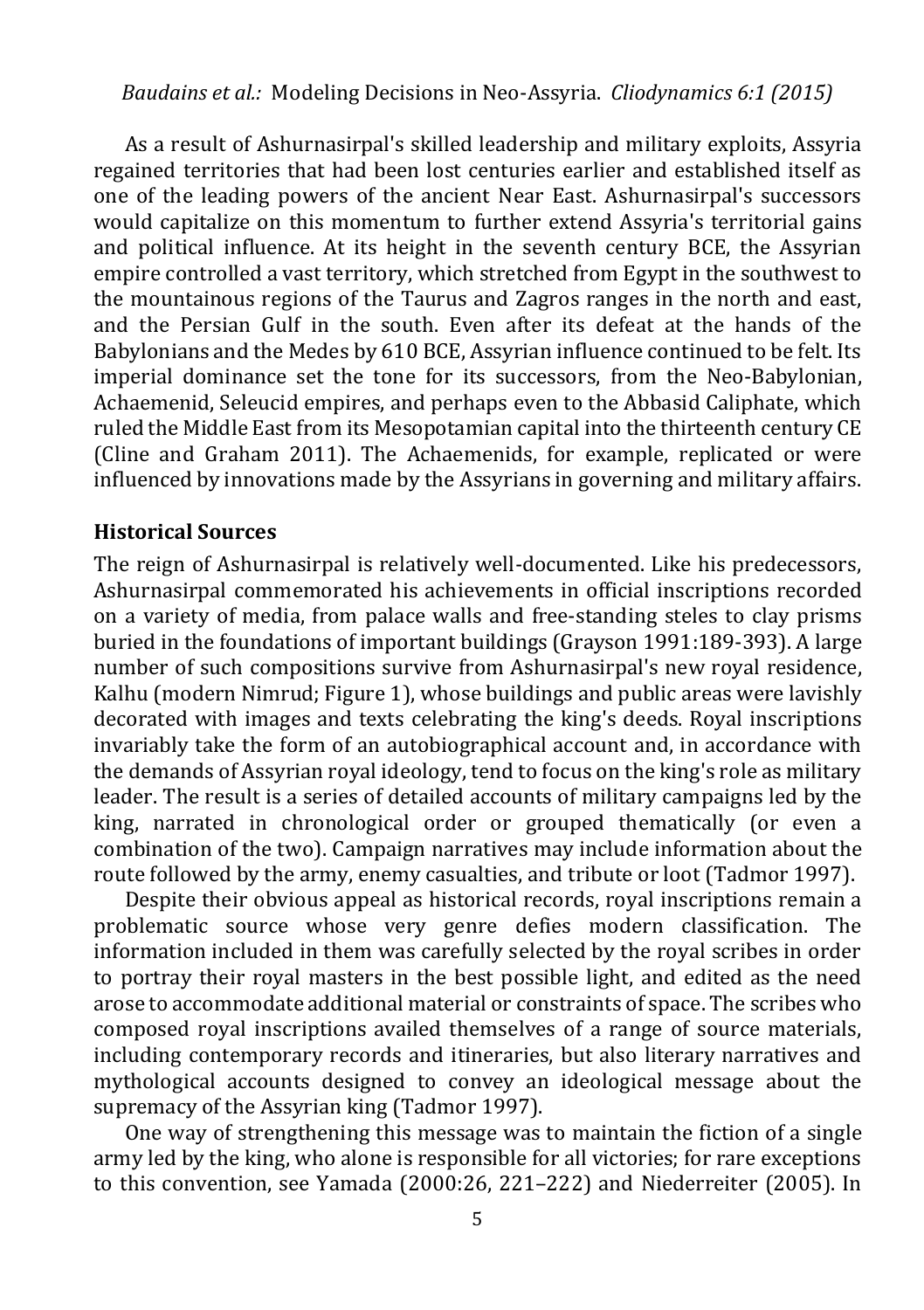reality, the Assyrian empire must have relied on multiple armies with some military leadership delegated to generals, but this is almost never reflected in official texts. Although inscriptions often record quite detailed information about the army's itinerary, it is not always possible to reconstruct this as accurately as we might like, due to the difficulties of correlating ancient and modern toponyms.



**Figure 1**. Map of Assyria (4) and surrounding states in c. 883 BCE. Colors and numbers indicate states in the region in the early ninth century BC; dashed lines indicate modern borders, and solid lines indicate ancient borders.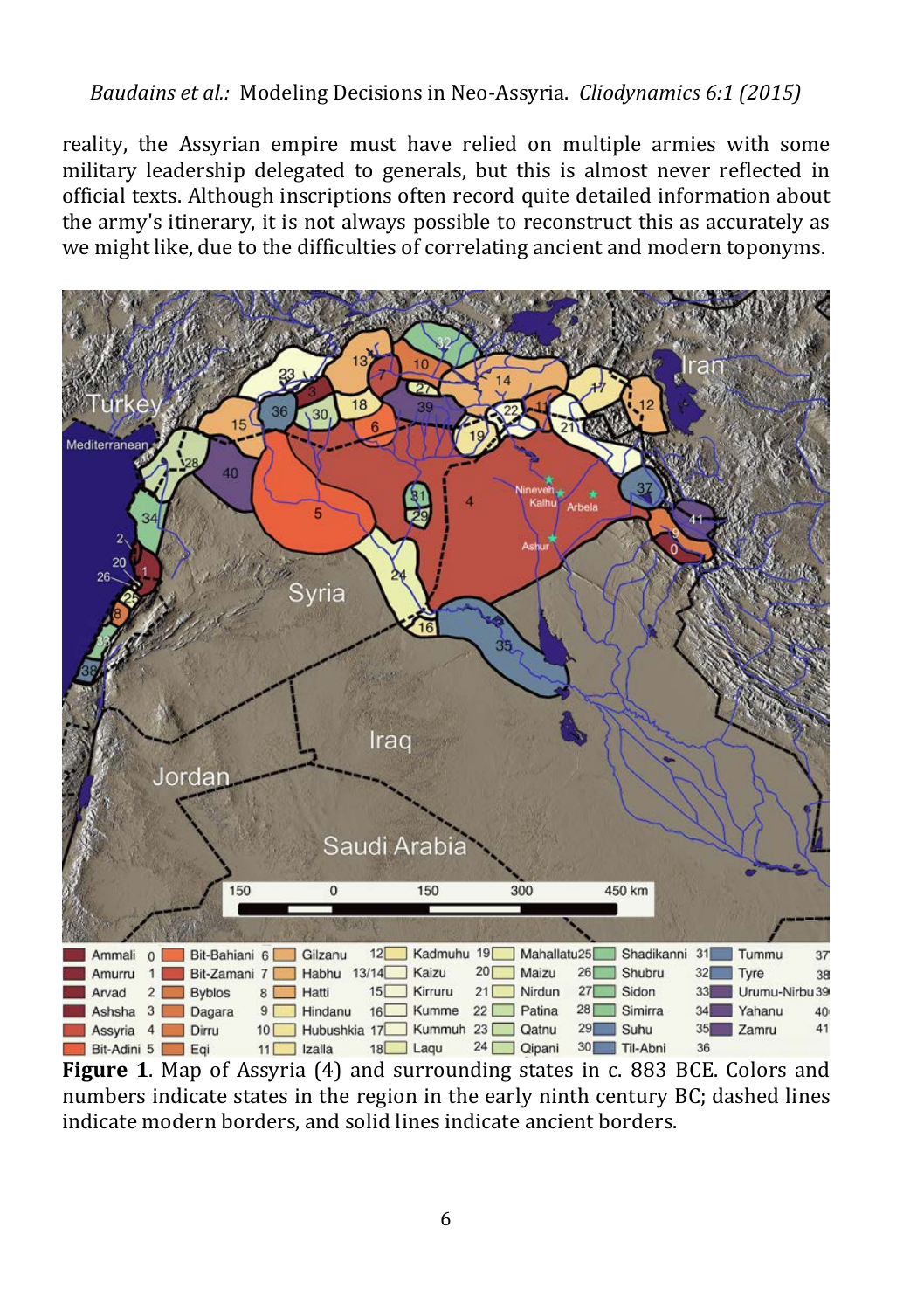Our knowledge of the reality of Assyrian state governance in the eighth and seventh centuries BCE is enhanced immeasurably through surviving corpora of letters exchanged between the king and his officials (Parpola 1987; Lanfranchi and Parpola 1990; Fuchs and Parpola 2001; Luukko and Van Buylaere 2002; Dietrich 2003; Reynolds 2003; Luukko 2012). This state correspondence allows us to counterbalance the elevated rhetoric of royal inscriptions with more down-toearth and mundane communiqués and to fill in important information gaps that facilitated Assyria's wars and expansion. However, no such archives survive from the reign of Ashurnasirpal, and we do not have complementary sources from outside Assyria to corroborate royal inscriptions or provide an alternative point of view.

## **Hypotheses**

We investigate the factors that might have influenced the Assyrian army's decision to invade a particular state and compare this choice with other states that might have been chosen but were not. In this section, we derive a number of testable hypotheses concerning attributes of the states invaded that may have played a role in these decisions. Two types of attributes are considered: the costs that the invading Assyrian army would have to endure should they select that state and the potential opportunities associated with each state should their invasion be successful. Categorizing the attributes of each state into 'push' (i.e., costs such as elevation, organized defense, etc.) and 'pull' (e.g., benefits such as metals, distance to trade, etc.) factors from the perspective of the Assyrian army enables us to determine the balance between, on the one hand, whether the Assyrian army chose states to invade by minimizing the effort expended in invading new territory and expanding the empire in accordance with the principle of least effort (Zipf 1949) and, on the other, whether they sought to maximize the potential opportunities associated with those choices. In what follows, we derive six hypotheses that are used in the construction of the model, each of which can be considered as either a cost or a benefit associated with the target selection of the Assyrians.

The re-emergence of the Assyrian empire during the period under consideration occurred over a relatively short time-scale. As a consequence, there may have been time constraints on the decisions made by the army, with invasions taking place in certain states simply because they were *en route* to more desirable locations. In this way, some states that were a long distance from the location of the Assyrian army may have been seen as undesirable, given the time and effort it would have taken to travel there. Travel might have been viewed as a significant cost associated with selecting states to invade. As a consequence, our first hypothesis asserts: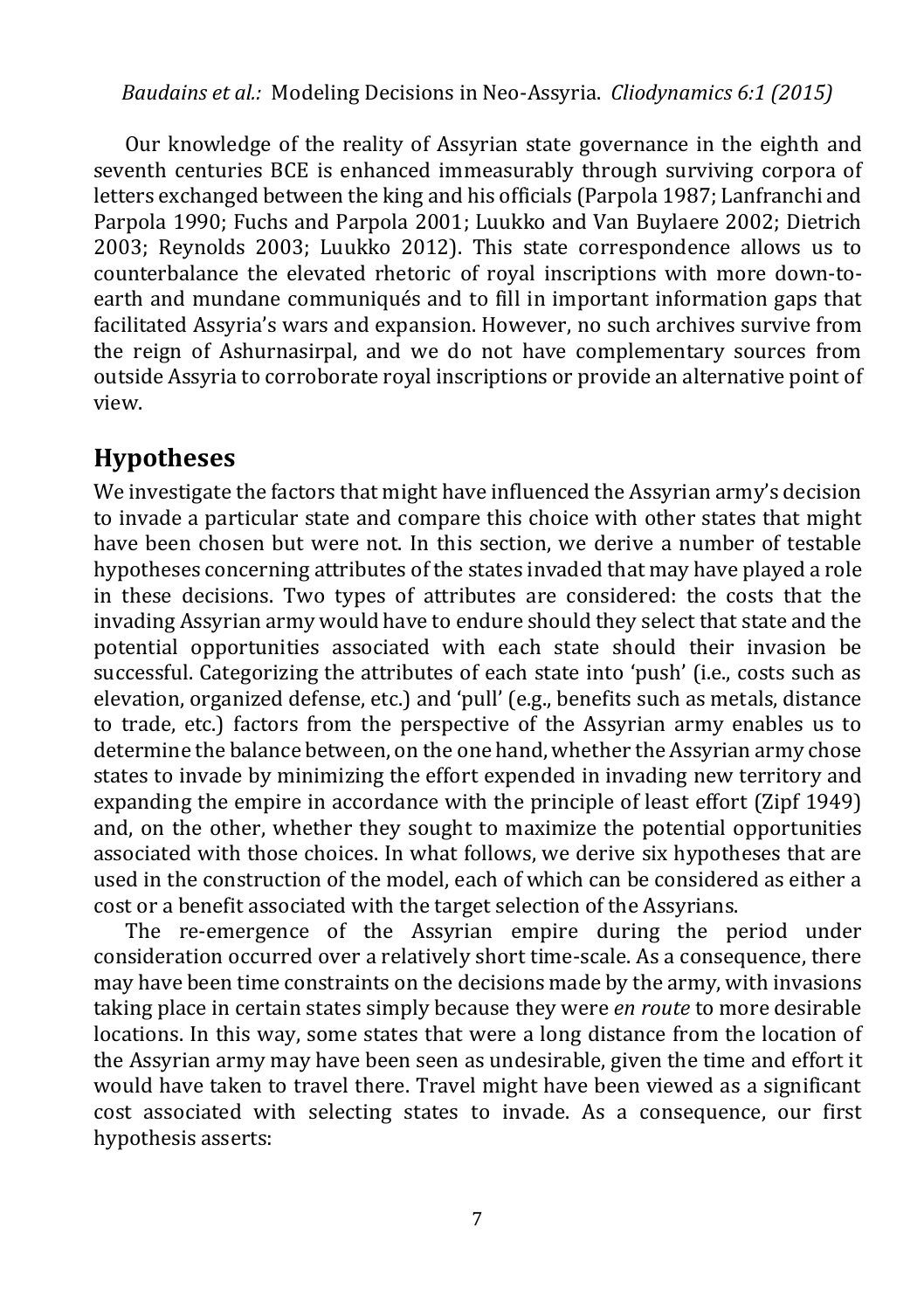**Hypothesis 1.** The Assyrian army was more likely to invade states that were near to their previously recorded location.

As well as the distance to potential invasion sites, there are other factors that may have influenced the Assyrians' cost of travelling. We hypothesize that a significant cost may have arisen if the terrain led to difficulty in travelling through the state. More mountainous regions, for instance, would have likely led to higher perceived costs by the army. In addition, uneven or high terrain might have favored the population of that state, who may have turned to insurgent tactics to counter the threat posed by the Assyrians. There is evidence to suggest that mountainous regions are more likely to provide favorable conditions for insurgencies during modern conflicts (Fearon and Laitin 2003). Our second hypothesis states:

**Hypothesis 2.** The Assyrian army was more likely to favor invading states with low mean elevation.

There is evidence to suggest that the invaded states had some resistance to the Assyrian army (Tadmor 1997) and it is likely that the Assyrian army encountered a number of militant groups of varying strengths during invasions. Our next hypothesis asserts that if the states were able to organize effective defense via these militant groups, the Assyrians would have been deterred from invading. The Assyrian army might have considered effective defense of a state to be a significant cost due to the potential for damaging the strength of the army via, for instance, Assyrian loss of life. In order to estimate the military potential of each state, we use a measure of population density, the operationalization of which is described in the sections that follow. In particular, we suppose that states with high population density will have had the organizational capacity to enable more effective defense. Thus, our third hypothesis states:

**Hypothesis 3.** States with organizational capacity to enable effective defense, for which high population density serves as a proxy, were less likely to be invaded by the Assyrian army.

Certain states may have also made alliances with contiguous states in order to counter the threat posed by the Assyrian army. Indeed, the empirical record mentions three instances of alliance formation between the smaller states. Although the available data do not allow us to test a formal hypothesis regarding whether these alliances were successful in deterring the Assyrians, we consider whether other such alliances might have been made after Assyrian invasion. The specification of the model used to detect such effects is discussed in the results section.

As well as invading states in order to expand the empire, the Assyrians may have invaded some states because control over those states offered more tangible benefits and opportunities. In particular, the attributes of each of the states may have had a significant influence in selecting the states to invade. We hypothesize that states with more desirable attributes were more at risk to invasion. We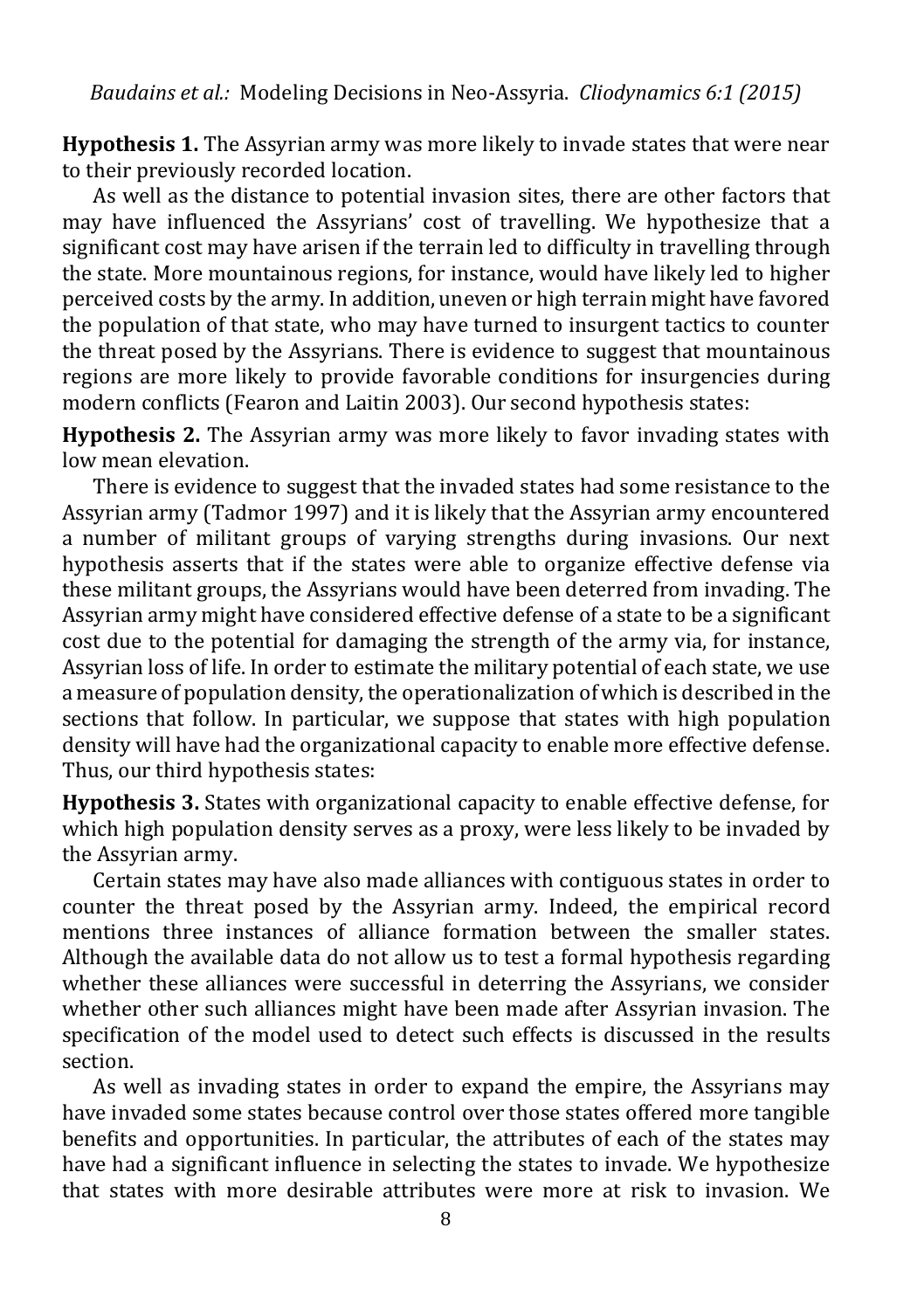consider three attributes of each state, which represent the associated opportunities that may have attracted invasion by the Assyrians.

First, we hypothesize that states with better conditions for agriculture are likely to be more desirable to the Assyrians. Although current rainfall conditions are likely to differ from those of the past, we consider the modern level of precipitation of each state (NOAA 2014) as a proxy for past agricultural conditions, leading to:

**Hypothesis 4.** States with higher levels of precipitation were more likely to be invaded.

Next, we hypothesize that the Assyrians were attracted to a particular area for its level of natural resources, specifically iron deposits, which became increasingly desired for creating iron weapons and tools during the Iron Age (Maxwell-Hyslop 1974), leading to:

**Hypothesis 5.** States with higher levels of metal resources were more likely to be invaded.

Our final hypothesis asserts that the Assyrians sought to seek out new trading opportunities to the west, which were likely to have been more prevalent towards the coast of the Near East (Sherratt and Sherratt 1993), leading to:

**Hypothesis 6.** States that were closer to the Mediterranean coast were more likely to be invaded.

In what follows, we describe our analytical approach, which includes an overview of the dependent and independent data used in our analysis. We then present the results of our analysis, which enable us to evaluate each of the hypotheses stated above.

# **Methodology**

The onset and evolution of conflict, particularly with regards to historical conflict, is traditionally discussed using anecdotal perspectives, rather than by employing mathematical or statistical models to seek out underlying mechanisms or patterns that might be exploited to obtain insights. More recently, there has been a dramatic increase in the quantity and quality of such models exploring the location and timings of various examples of conflict (Turchin 2003; Weidmann and Ward 2010; Zammit-Mangion et al. 2012; Turchin et al. 2013; Bhavnani et al. 2014). This is partly due to increased data availability, which is crucial for modeling because it enables the development of models that are empirically consistent, and partly due to an increased range of sophisticated modeling techniques, some of which are well-suited to scenarios involving only partial data.Indeed, historical conflicts pose an additional complication because available data are typically scarce, biased, or often interpreted from other sources. In many cases, the availability of data constrains the sophistication with which models can be constructed.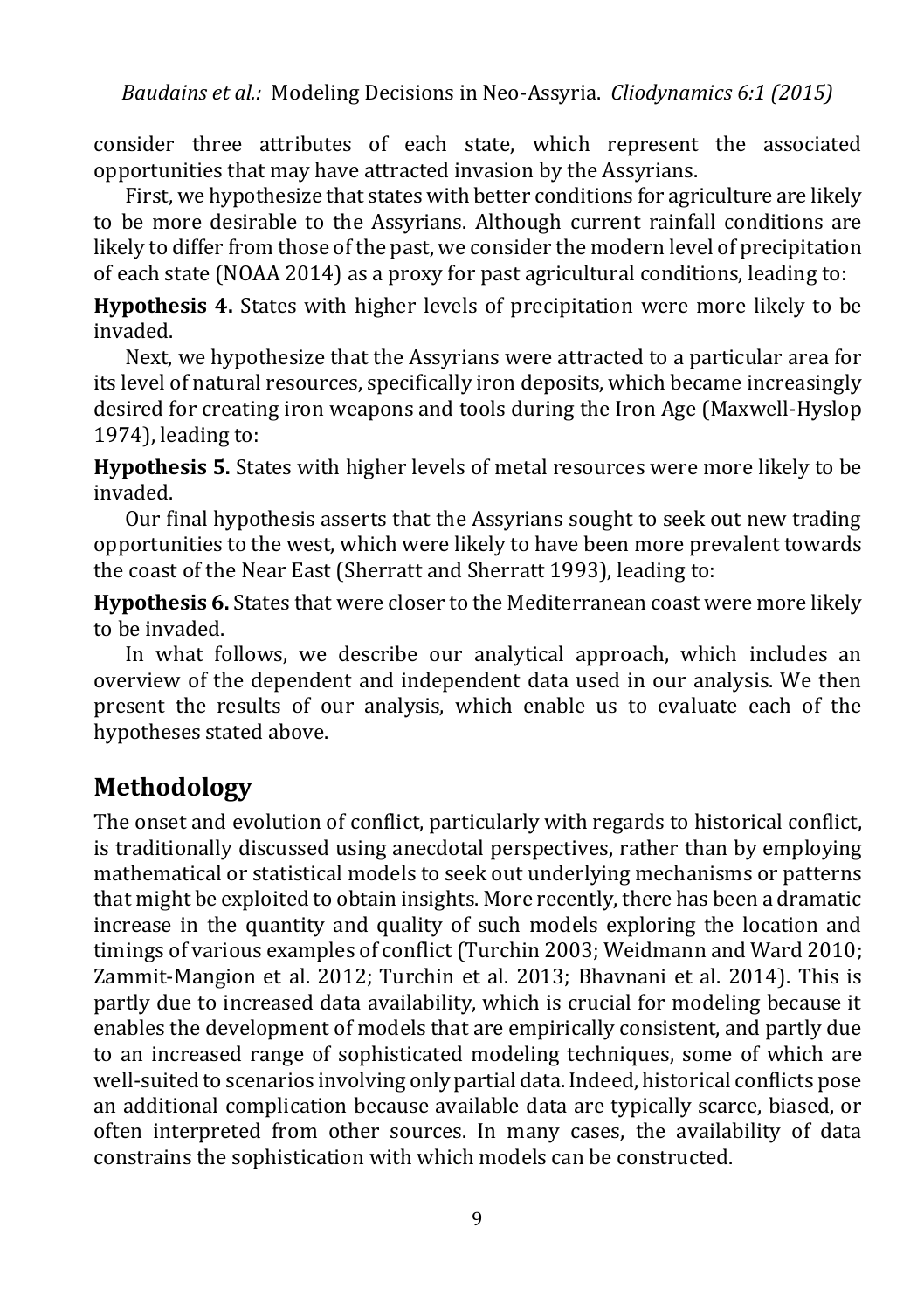The dependent variable used in this study is given by the states that are invaded by the Assyrian army, as detailed through inscriptions made during the reign of Ashurnasirpal (Grayson 1991). The descriptions of the activities of the Assyrian army were collated and, where possible, georeferenced according to the state in which each activity occurred. The geographic data were obtained from using a geographic study (Liverani 1992) of the Assyrian state at the time of Ashurnasirpal's rise. The data are made available as supplementary data to this work. In total, 65 separate invasion activities were identified between 883–865 BC and used in the analysis. Figure 2 shows a thematic map of the geographic area under consideration, with counts for the number of times each state was invaded as the dependent variable.

We propose a spatiotemporal Cox regression model to investigate the relationship between the invasions of the Assyrian army and the costs and benefits associated with those decisions. The model estimates the likelihood that each state will be selected as a target and has two components. The first captures inherent variation in the times at which Assyrian invasions took place, variation which is not dependent on the states themselves but is due to other factors that influence campaign times. Variation in attack frequency might, for example, arise due to external factors such as the weather or army weariness. We do not explicitly model this natural variation, but retain the term in the model to demonstrate that the states themselves are not the only factors influencing the timings of the attacks. The second component in the model considers the differences in each of the states at the times at which these campaigns took place, and supposes that the decisions made by the Assyrians with regards to where to invade depended on these differences. In an attempt to capture the variation across different spatial regions, a number of independent variables are incorporated into the model. We now outline our model before explaining how each of the independent variables is operationalized.

We suppose that the Assyrian army invades one of  $N$  surrounding states at times given by the random variables  $T_1$ ,  $T_2$ , ...,  $T_l$  and that, at each time  $T_l$ , the random variable  $S_l \in \{1,2,...,N\}$  denotes the specific state that is invaded. Thus, the actions of the Assyrian army are summarized by the sequence of tuples given by  $(T_1, S_1), (T_2, S_2), ..., (T_k, S_l).$ 

Following previous studies that consider the time until events occur within a geographic area (e.g., Myers 1997; Raleigh and Hegre, 2009), we model the hazard function  $\lambda_i(t)$  for state *i*, taken to be the instantaneous risk at time *t* that state *i* will be invaded. This is formally defined as

(1) 
$$
\lambda_i(t) = \lim_{\delta t \to 0} \frac{\Pr(T_j \le t + \delta t, S_j = i | T_j \ge t)}{\delta t},
$$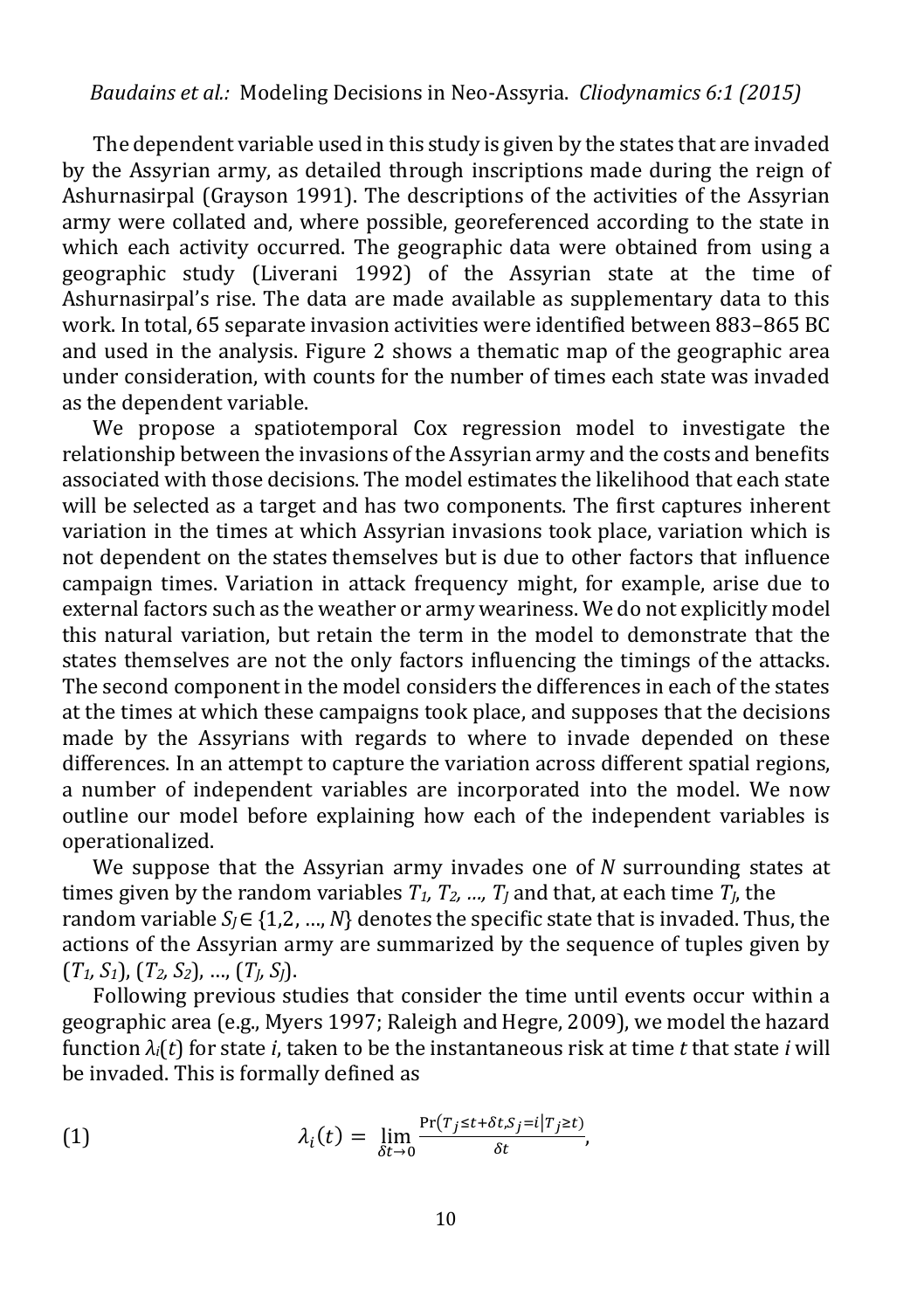

**Figure 2**: Choropleth map of the study area (Assyria and surrounding states), detailing the number of times each state was invaded by the Assyrian army between 883–865 BC.

where  $T_l$  is a random variable specifying the time of the next invasion, assuming that invasions at times *T1, T2, …, TJ−1* have already taken place.

The Cox regression model, first described in Cox (1972) and further elaborated upon in several subsequent papers (Cox 1975; Anderson and Gill 1982; Gill 1984), assumes that pure temporal variation in the frequency of event occurrence can be separated from dependencies specific to each of the different areas *i*. Specifically, it supposes that the hazard function can be written as:

(2) 
$$
\lambda_i(t|z_i(t)) = \alpha(t) \exp(z_i(t)^T \beta),
$$

for each area *i* for a temporally dependent baseline hazard *α*(*t*) and temporally varying covariates *zi*(*t*) with a vector of parameters *β*.

An advantage of this form of the model is that to estimate the parameters  $\beta$ , representing the effect from the independent variables on the risk of invasion, an explicit form of the baseline hazard  $\alpha(t)$  is not required, and purely time-varying actions of the Assyrian army can be neglected. As a consequence, the times *T1, T2,*   $...$ ,  $T_l$  can be treated as given and the task is reduced to modelling the associated random variables  $S_1$ ,  $S_2$ , ...,  $S_j$ , which detail the invaded state. This highlights a particular strength of the Cox regression approach: the precise event times are, in fact, irrelevant and only the order in which states are attacked is required to estimate the parameters *β*. For the case of the Neo-Assyrian campaigns, this is particularly salient because accurate dates are not recorded by inscriptions, but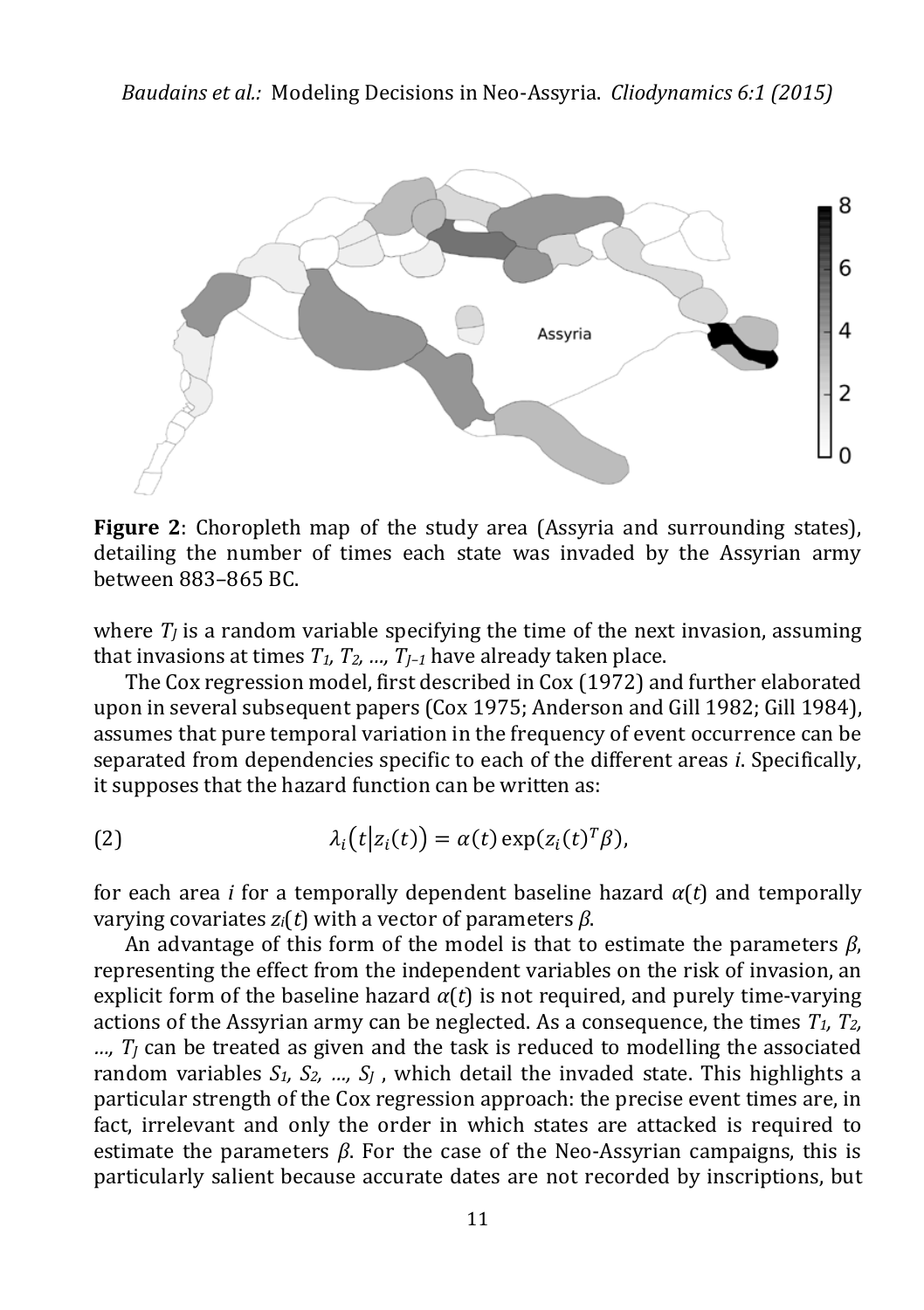the order in which the inscriptions are presented give an indication of the ordering of invasions during any given campaign.

The conditional probability that state *i* is invaded at time  $T<sub>l</sub>$  given that we know that one state is invaded at that time, is given by

(3) 
$$
\Pr(S_j = i | T_j) = \frac{\exp(z_i(T_j)^T \beta)}{\sum_k \exp(z_k(T_j)^T \beta)}
$$

and the parameters  $\beta$  are found via maximization of the partial likelihood function given by

(4) 
$$
\mathcal{L}_{p}(\beta) = \prod_{j=1}^{J} \prod_{i=1}^{N} \left( \frac{\exp(z_{i}(r_{j})^{T} \beta)}{\sum_{k} \exp(z_{k}(r_{j})^{T} \beta)} \right)^{1(S_{j}=i)},
$$

where  $1(S_i = i)$  is an indicator function, equal to one if  $S_i = i$  and equal to zero otherwise. Note that the model estimates a counting process rather than a survival process because it is possible that each state can be invaded more than once (see Anderson and Gill, 1982; Gill, 1984).

In what follows, the independent variables denoted by *zi*(*t*) that are used to populate the model are described. The first variable to be incorporated is required to evaluate hypothesis 1 and measures the distance between the Assyrian army's previous location and each state for each time period during the study. This is calculated as the geographic distance between the centroid of the state of the last invasion, and the centroid of the state in question (measured in units of 100 km).

The second variable is a measure of the mean elevation of each state, as obtained from a Level 1 digital elevation model (DEM; USGS 2014). The mean elevations are included in the model using units of 100 m for ease of interpretation of the parameter values.

Determining the potential defense within each state, and the danger to the Assyrian army being invaded, is given by the population density of each state, which is calculated by relative size of settlements found in given regions modeled (Liverani 1992; Wilkinson et al. 2005; Wilkinson et al. 2007; Radner 2014). Although these estimates are not precise, they allow us to determine areas where we expect relatively more or less people being concentrated based on historical and archaeological data in the region. Values are assigned 1–4, with 4 indicating the highest population; values indicate the relative degree to which given regions were more populated than others. These values are then divided by the area of each state, as measured in units of 100 km2.

Average precipitation, obtained from NOAA (2014), is used to determine whether a state was suitable for agriculture. Although these are modern data,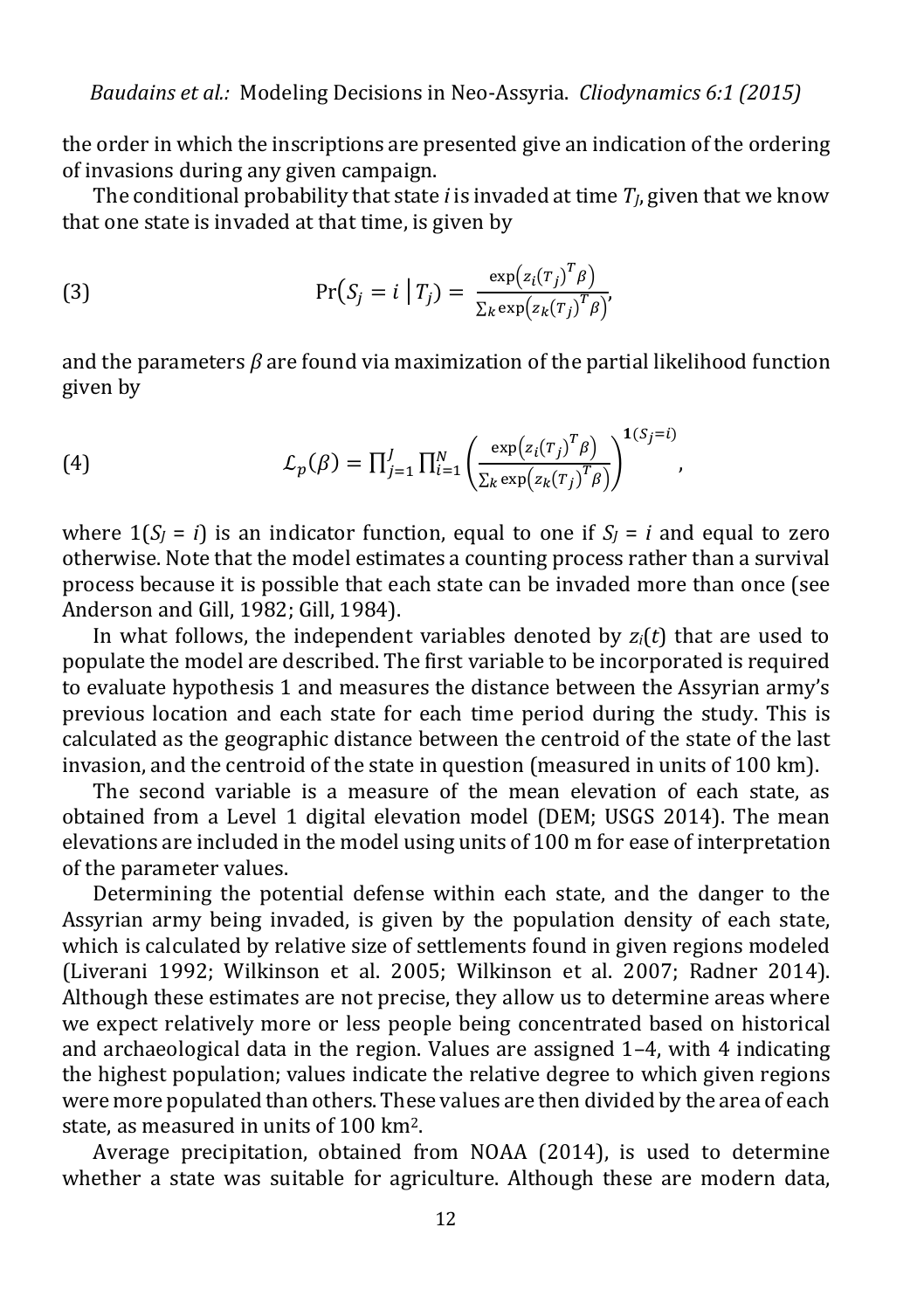paleoclimate studies show the current pattern is similar to the Iron Age precipitation ranges (Issar and Zohar 2007), or at least indicate relatively which regions are wetter or drier (e.g., along the Mediterranean coast). The average precipitation is measured in units of 100 mm for ease of interpretation.

The amount of metal resources available in each state is estimated by relative distance from iron deposits known in the region (Maxwell-Hyslop 1974), and in Anatolia in particular. States that are closer to known deposits score higher (i.e., a value of 2 or 3), whereas states that are farther away score lower (i.e., 1). Figure 3 shows some of the relevant variables utilized in the model.

A further variable is added to incorporate a measure of the distance of each state to the coast. This is given by calculating the geographic distance between the centroid of each state and the nearest coastal location; it is taken in units of 100 km for ease of interpreting the corresponding parameter estimates. This variable acts as a proxy for access to beneficial trade routes that emerged along the coast (Sherratt and Sherratt 1993).

Finally, two control variables are also included in order to alleviate problems associated with unobserved heterogeneity and the varying geography of the study area. The first control, indicating the number of previous times that each state had been invaded by the Assyrians at each point in time, reduces potential bias resulting from unobserved heterogeneity. This arises when factors that are largely responsible for influencing the choices made are not included in the model. Unobserved heterogeneity may also influence parameter estimates of those variables that are included in the model. Incorporating the number of prior invasions for each state goes some way to incorporate some of the factors that influenced the Assyrians' choices that we have not (or could not) incorporate into the model. The area of each state is also included as a control variable because the states vary considerably in size. As a consequence, even if the invasions were made completely at random, it is likely that some states would be more invaded than others if they are larger. Including this variable reduces size as a source of bias.

The final expression for the hazard function  $\lambda_i(t)$  is given by

(5) 
$$
\lambda_i(t|z_i(t)) = \alpha(t) \exp(\beta_1 D_i(t) + \beta_2 E_i + \beta_3 P_i + \beta_4 R_i + \beta_5 M_i + \beta_6 C_i + \beta_7 A_i + \beta_8 I_i(t)),
$$

where *Di*(*t*) is the distance between state *i* and the previous recorded location of the Assyrian army;  $E_i$  is the elevation of state  $i$ ;  $P_i$  is the population density of state *i*; *Ri* is the precipitation in state *i*; *Mi* is the amount of metal resources in state *i*; *Ci* is the distance from state *i* to the coast; *Ai* is the area of state *i*; and *Ii*(*t*) is the number of prior invasions in state *i*.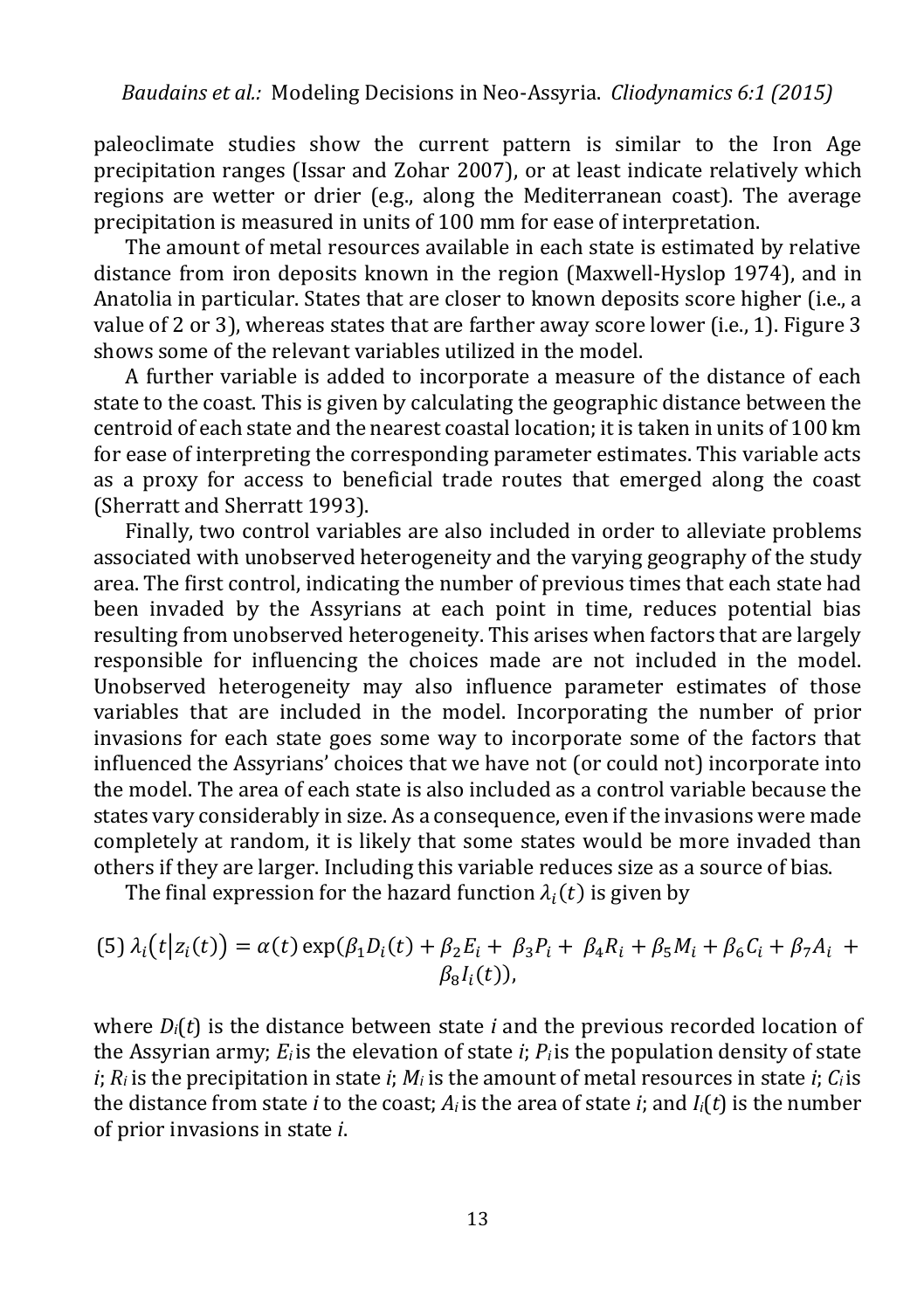



**Figure 3:** A selection of independent predictors of invasion frequency mapped on the study area of Assyria and surrounding states.

## **Results**

The coxph function in the R survival package (Therneau 2013) was employed to estimate the parameters *β*. Fox (2002) provides an overview of its implementation with regards to time-varying covariates. Note that even though the dependent variables are time-dependent, the estimated parameters are not: the regression is performed over multiple time-steps and leads to one estimate for the relative effect of each variable.

Figure 4 summarizes the parameter estimates for two models: one containing only those variables which represent costs to the Assyrian army (Model 1) and one containing both costs and opportunities (Model 2). The exponential value of the parameter is plotted (the odds ratio), together with a 95 percent confidence interval for that estimate. This value is chosen for ease of interpretation and gives the estimated change in odds that a state will be invaded from a one-unit increase in the associated independent variable. To explain, if the exponential of the coefficient in *e<sup>β</sup>* is equal to one, then any change in the associated variable has little effect on the risk of invasion. If *e<sup>β</sup>* is greater than one, then a one-unit increase in the value of the associated variable increases the odds of invasion by a factor of *e<sup>β</sup>*. Similarly, if *e<sup>β</sup>* is less than one, then a one-unit increase in the associated variable decreases the odds of invasion multiplicatively by the same amount.

In keeping with Hypothesis 1, distance between the state and the Assyrian army is negatively associated with the risk of invasion in both models. Given that the values of the exponential of each parameter estimate is around 0.3, if all else is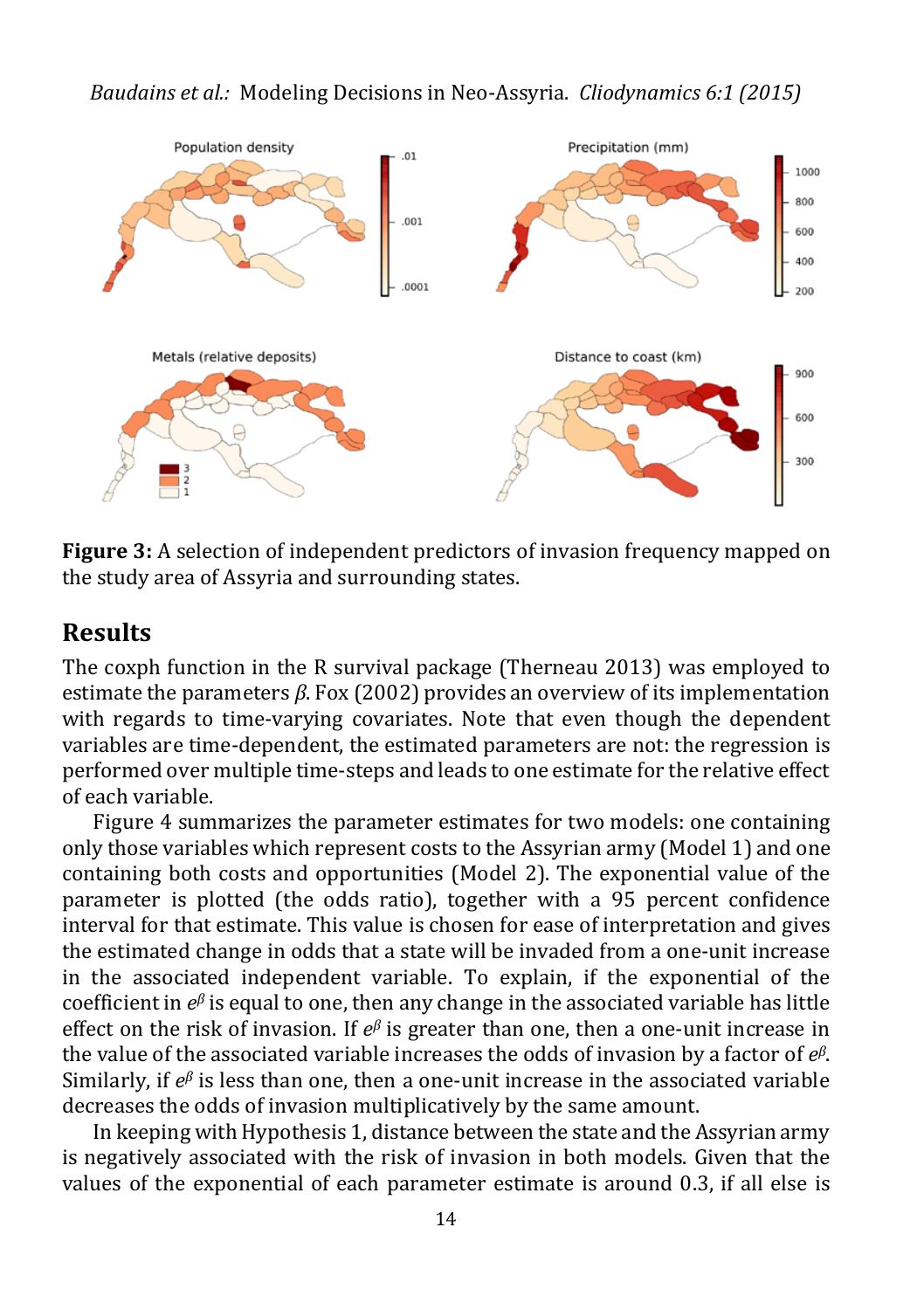equal, every 100 km between the state and the Assyrian army reduces the probability of invasion to around a third of what it otherwise would be.

An increase in elevation negatively impacts the likelihood of invasion, a finding in agreement with Hypothesis 2. This effect was significant in both models. With all other things being equal, every 100 m increase in the mean elevation of a state reduced the likelihood of invasion by 10–15 percent.

Population density, a proxy for the extent to which each state could coordinate effective defense, was significantly negatively associated with the probability of invasion in Model 1, in agreement with Hypothesis 3. In Model 2, in which both cost and opportunity variables were included, the effect was not significant at the 95 percent level.



**Figure 4**. Parameter estimates and associated 95 percent confidence intervals for each of the independent variables incorporated in the model. The left hand side presents a model containing costs to the Assyrian army and the right hand side presents a model with both costs and opportunities. If a confidence interval crosses the value 1, then the associated parameter is not significant at the 95 percent level and the confidence interval is shaded grey.

Only precipitation levels were found to be statistically significant opportunity for Neo-Assyrians that was predictive of invasion, supporting Hypothesis 4.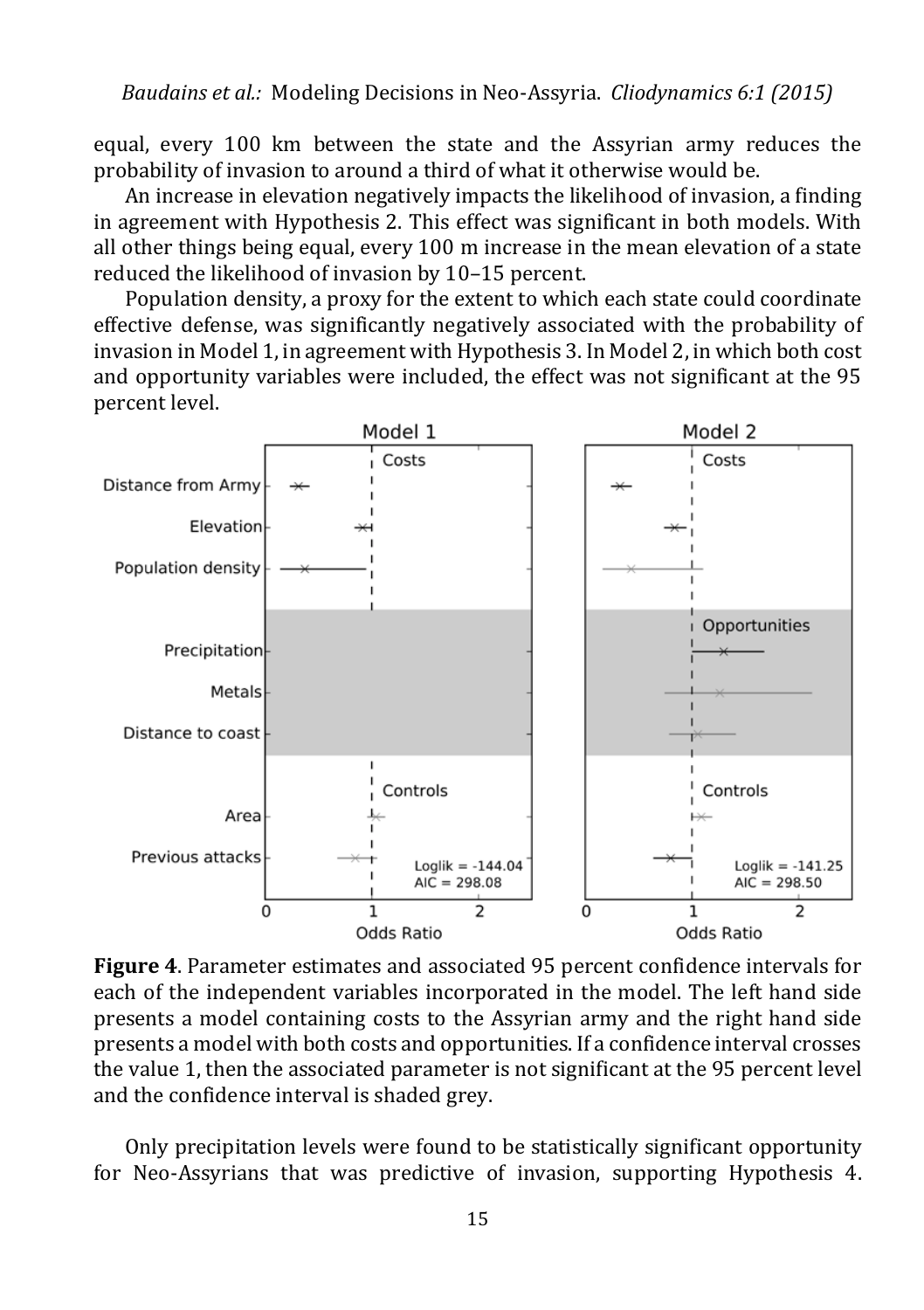Specifically, states with relatively higher levels of precipitation, and therefore states which are more likely to have conditions suitable for agriculture, were more likely to be invaded by the Assyrians, suggesting that the benefits associated with potential for agriculture were a significant driver in their decision-making. The presence of metals (Hypothesis 5) and the distance to the coast (Hypothesis 6) were not significant predictors of invasion at the 95 percent level.

Finally, although the control variables incorporated did not test a specific hypothesis articulated in this section, it is interesting to note their direction. The point estimate for the area of the state was positively (but not significantly) associated with the probability of invasion, implying that larger states were more likely to be invaded.

The point estimate for the number of previous attacks was negatively associated with the probability of invasion and was significant for Model 2. This negative association indicates that the Assyrians might have favored invasion of states that they had not invaded previously, suggesting that expansion was one of their principal objectives.

Model 2 led to a slightly higher Akaike's Information Criterion (AIC; Akaike 1974; Anderson 2008) score than Model 1 (298.08 vs. 298.50) despite the added variables. This suggests that the three opportunity variables (precipitation, metals, and distance to coast) do little to improve the model. Omitting the variables for metals and distance to coast but retaining the variable for precipitation resulted in an AIC value of 295.36, meaning that the inclusion of just the opportunity variable associated with better agricultural conditions leads to a better model. Parameter estimates and significance levels of this model were consistent with those shown in Model 1.

Table 1 presents an analysis of deviance table for Model 2. This table shows the results of a sequence of likelihood ratio tests to establish the extent to which the inclusion of each variable improves the model fit. The table is constructed as follows: beginning with a null model containing none of the independent variables, the log-likelihood is calculated. Eight models are then specified, each of which includes just one of the eight variables in Model 2. For each of these models, a likelihood ratio test is performed against the null model to determine whether the inclusion of each variable significantly improves model fit. The variable that increases the log-likelihood by the largest amount is selected as the next variable in the table (which, in this case, is distance from the army). This process is then repeated with the remaining variables, but instead of adding each variable to a null model, we add each remaining variable to a model containing just those variables that have already been shown to cause the largest improvement in model fit and which have, therefore, already been added to the table. Thus, the improvement in model fit that is due to each variable is determined, whilst, at each stage, controlling for the variables that are found to have the largest influence. The order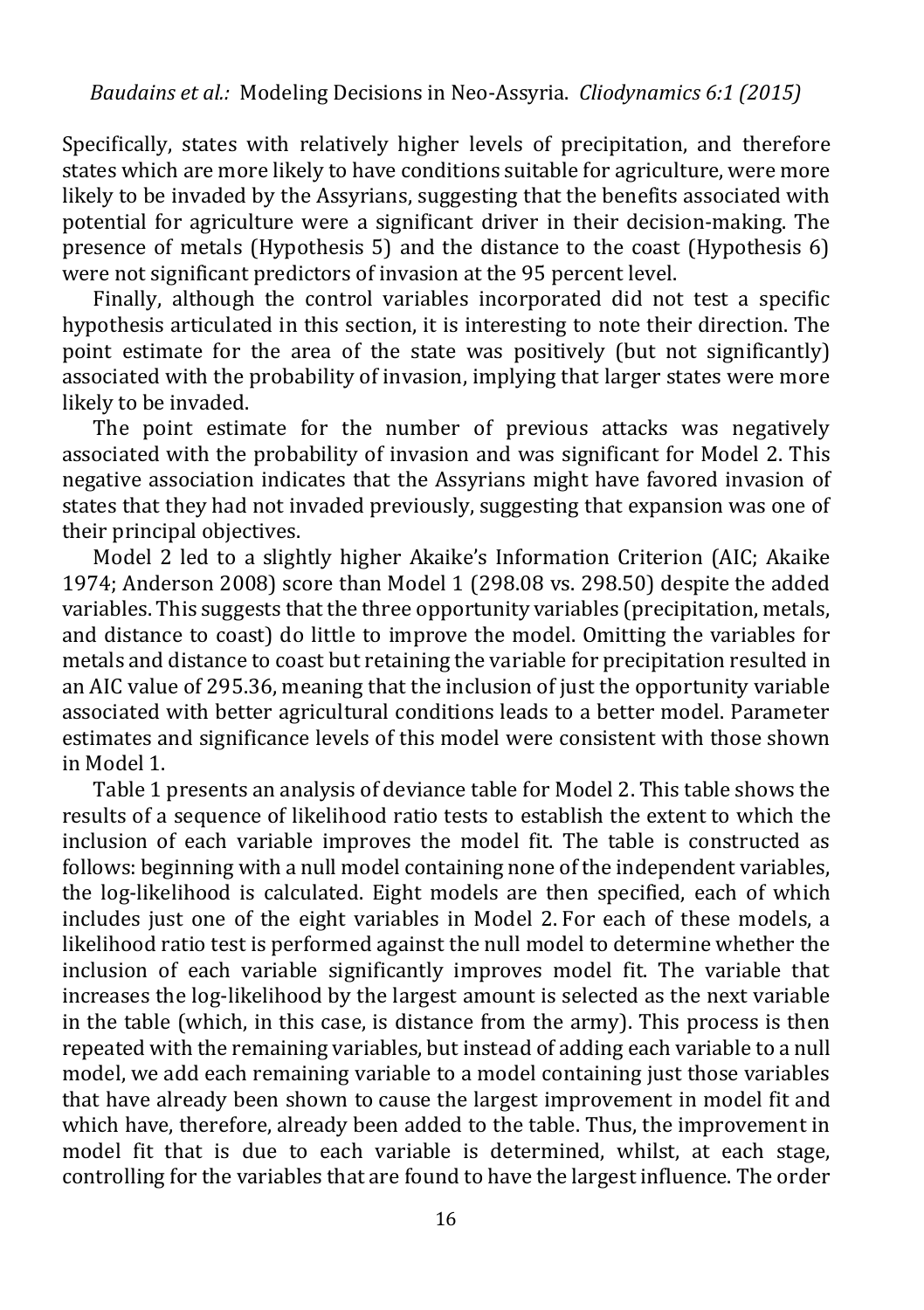of the variables in the table provides some indication of the amount of explanatory power associated with each of them.

|                                   | ach variable http://wed.uic.log.html.ood/value.of/houcle.<br>Odds ratio in final<br>model (standard | Log-likelihood<br>of model | <i>p</i> -value |
|-----------------------------------|-----------------------------------------------------------------------------------------------------|----------------------------|-----------------|
|                                   | error)                                                                                              | containing each            |                 |
|                                   |                                                                                                     | variable with              |                 |
|                                   |                                                                                                     | those variables            |                 |
|                                   |                                                                                                     | above                      |                 |
| Null model (with<br>no variables) |                                                                                                     | $-241.38$                  |                 |
| Distance from army                | 0.3252<br>(0.1424)                                                                                  | $-154.08$                  | .0000           |
| Population density                | 0.4305<br>(0.4780)                                                                                  | $-148.66$                  | .0010           |
| Elevation                         | 0.8376<br>(0.0606)                                                                                  | $-145.70$                  | .0151           |
| Previous attacks                  | 0.8006<br>(0.1114)                                                                                  | $-144.49$                  | .1189           |
| Precipitation                     | 1.2975<br>(0.1292)                                                                                  | $-143.44$                  | .1468           |
| Area                              | 1.0881<br>(0.0435)                                                                                  | $-141.68$                  | .0609           |
| Metals                            | 1.2603<br>(0.2654)                                                                                  | $-141.32$                  | .3951           |
| Distance to coast                 | 1.0551<br>(0.1465)                                                                                  | $-141.25$                  | .7163           |

**Table 1**. A series of likelihood ratio tests to determine whether the inclusion of each variable improved the log-likelihood value of Model 2.

To explain, the first variable is the distance from the Neo-Assyrian army; this variable increased the log-likelihood of a null model with no covariates from - 241.38 to -154.08, which was the maximum available increase of all possible covariates. The model improvement as a result of including this variable was highly significant  $(p < 10^{-5})$ .

Considering the remaining variables, the next largest increase in the loglikelihood from the model that included only "distance from army" was found by including the population density variable. The null hypothesis, that the model is not improved by the addition of this variable, can be rejected because  $p = 0.0010$ .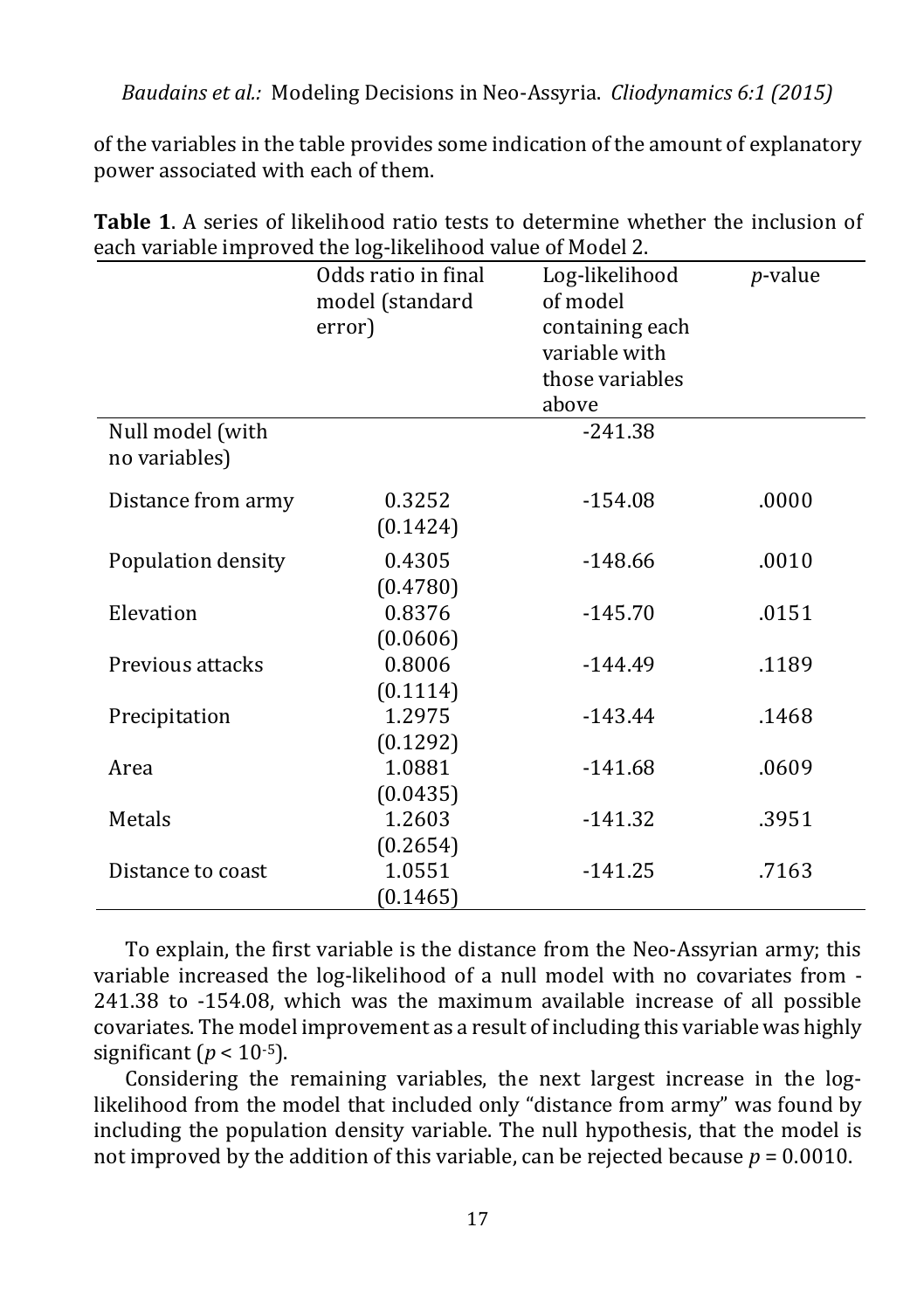The next largest increase comes from the elevation variable, which was also the final variable that significantly improved the model. This finding supports the hypothesis that elevation played a significant role in deterring the Neo-Assyrian army. The inclusion of the precipitation variable did not appear to significantly improve model fit, suggesting that its significance for the AIC statistic (Figure 4) may arise from a confounding factor.

In summary, our results suggest that regions closer to the last recorded army location, with lower population density, and which had lower mean elevation were more likely to be invaded by the Neo-Assyrians. There is little evidence to suggest that the opportunity variables tested were capable of capturing these decisions.

Figure 5 maps the relative hazards for each state in the region for four different starting locations of the Neo-Assyrian army, as specified by Equation 3. A large amount of the modeled hazard depends on the location of the Neo-Assyrian army; however, the effect from other variables can also be observed because the risk does simply decay relative to the army's location.



Figure 5. The probability that each state will invaded next, as calculated by Equation 3, for four starting points of the Neo-Assyrian Empire as indicated by the star. The location of the star indicates the location of the Assyrian army and the color of each state indicates the probability that the state will be the next one to be invaded. These probabilities span from 0 to 0.6. The state of Assyria is shaded white.

A model was also constructed in order to test whether there was any evidence of alliance formation amongst the invaded states and whether such alliances might then have had either a deterrent or an incentive effect for the Neo-Assyrians. In other words, were they more or less likely to invade states which had recently been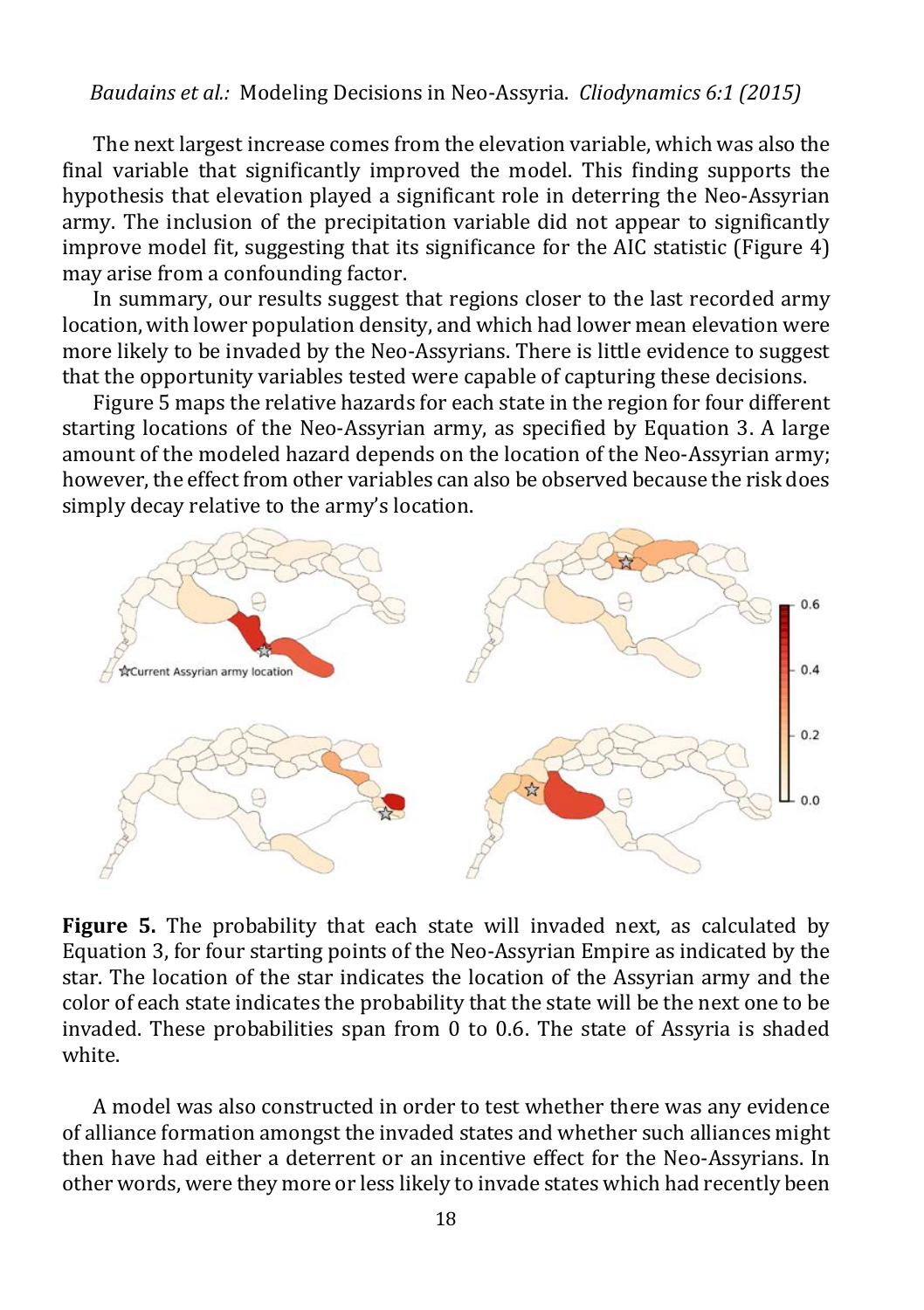attacked and were those recently attacked states, therefore, more likely to have formed alliances? To construct this model, a dummy variable was included equal to one if a state or any of its contiguous neighbors had been invaded previously in the same campaign. It is supposed that these states were the ones most likely to form alliances.

For this model, an additional control variable was incorporated to alleviate potential errors from confounding variables. This control was another dummy variable that indicated whether each state was contiguous with the previously invaded state. If alliances between neighbors did indeed affect the decision-making of the Neo-Assyrians, then an effect would be expected for the remainder of the campaign, and not just for the next attack. Once this was controlled for, no significant effects of neighbor alliances on likelihood of invasion were observed.

## **Discussion and Conclusion**

We have presented a spatiotemporal Cox regression model to determine the attributes of states that made them more susceptible to invasion during the Neo-Assyrian campaigns of the early ninth century BCE. The case study of the Neo-Assyrian state is generally an ideal example of early empires because it is relatively well-documented, despite some limitations. Moreover, it is an important empire to understanding the long succession of empires that continued in the Near East long after the Neo-Assyrian Empire. In essence, our results provide an idea of what the impetus may have been that began this long process of empire formation in the region.

Our results suggest that the Neo-Assyrians were under constraints with regards to how far they could travel during any one campaign. Strategic decision-making by the king would, therefore, have played a key role in deciding where the campaigns were largely fought. We have investigated a series of hypotheses to determine whether, even within each of these campaigns, the decision-making of the Neo-Assyrians were informed by factors associated with costs and opportunities of the choices that might have been made. We conclude that consideration of the costs associated with invasion had a larger impact on decisionmaking than opportunities. We find that distance of the army from potential states that could be attacked, elevation (where elevation would be a deterrent to invasion), and population density (which could be a proxy for the extent to which different regions were able to organize effective defense) were significant factors affecting invasion. Including the opportunity variables of precipitation, distance to coast, and the availability of metal deposits only marginally improved the fit of the model. Overall, it appears that human and geographic factors likely affected the onset of conflict during the reign of Ashurnasirpal, which subsequently shaped conflict in the region later in the ninth century BCE (Yamada 2000) and likely later periods. In effect, it appears that Ashurnasirpal's campaigns did have a practical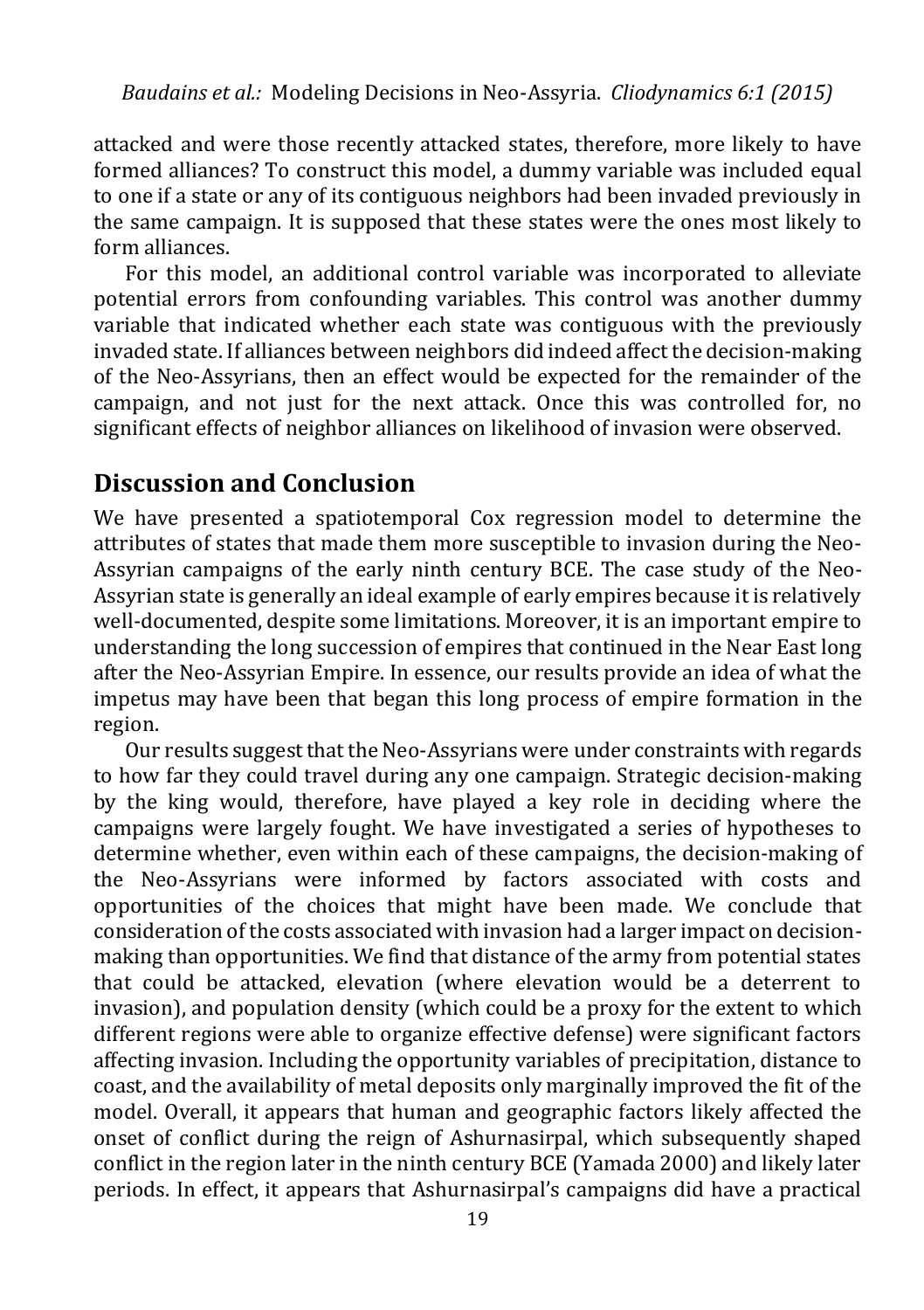goal of attacking and defeating Assyria's nearest potential rivals, particularly those which appeared to be less populated or organized.

Our study is limited mainly by the lack of data associated with this time period. Nevertheless, we have demonstrated how systematically applying mathematical models can help to understand and discuss some of the key drivers during such historical periods, even when there are data constraints. The model employed in this study is particularly well-suited to understanding the features of locations that affect their risk of invasion because it can incorporate time-varying covariates without requiring detailed information on the specific times at which the invasions occurred.

The method we employed presents a simple and easy-to-use approach for studying different possibilities as to why early empires, such as the Neo-Assyrian state, undertook expeditions and warfare. Whereas most cases of past empire formation are speculative or based on purely qualitative understanding of states' motivations and their expansion, the approach we provide allows a quantitativebased assessment of impetus for expansion and pathways in which states formed. Furthermore, this method is applicable to other states and empires because the data requirements are not a great burden to obtain, particularly for empires and states occurring after the Neo-Assyrian period. Well-dated archaeological data that signify attacks on states, for example, can be used in the place of historical records of invasions. The order and temporal circumstances of attacks could be checked by the modeling approach to determine motivation plausibility. A comparative approach among these states' invasions may allow the approach presented here to be used to determine if similar patterns were also in effect. Overall, this approach is expandable to other cases, potentially even those with less data resolution.

## **Supplementary Data**

See uploaded file.

### **Acknowledgements**

We would like to thank University College London's Small Grant Grand Challenges Theme for funding this work. We would also like to thank the anonymous reviewers for their suggestions and input to this paper.

## **References**

Akaike, Hirotugu. 1974. A new look at the statistical model identification. *IEEE Transactions on Automatic Control* 19(6): 716-723.

Anderson, David R. 2008. *Model Based Inference in the Life Sciences: A Primer on Evidence*. Springer, New York.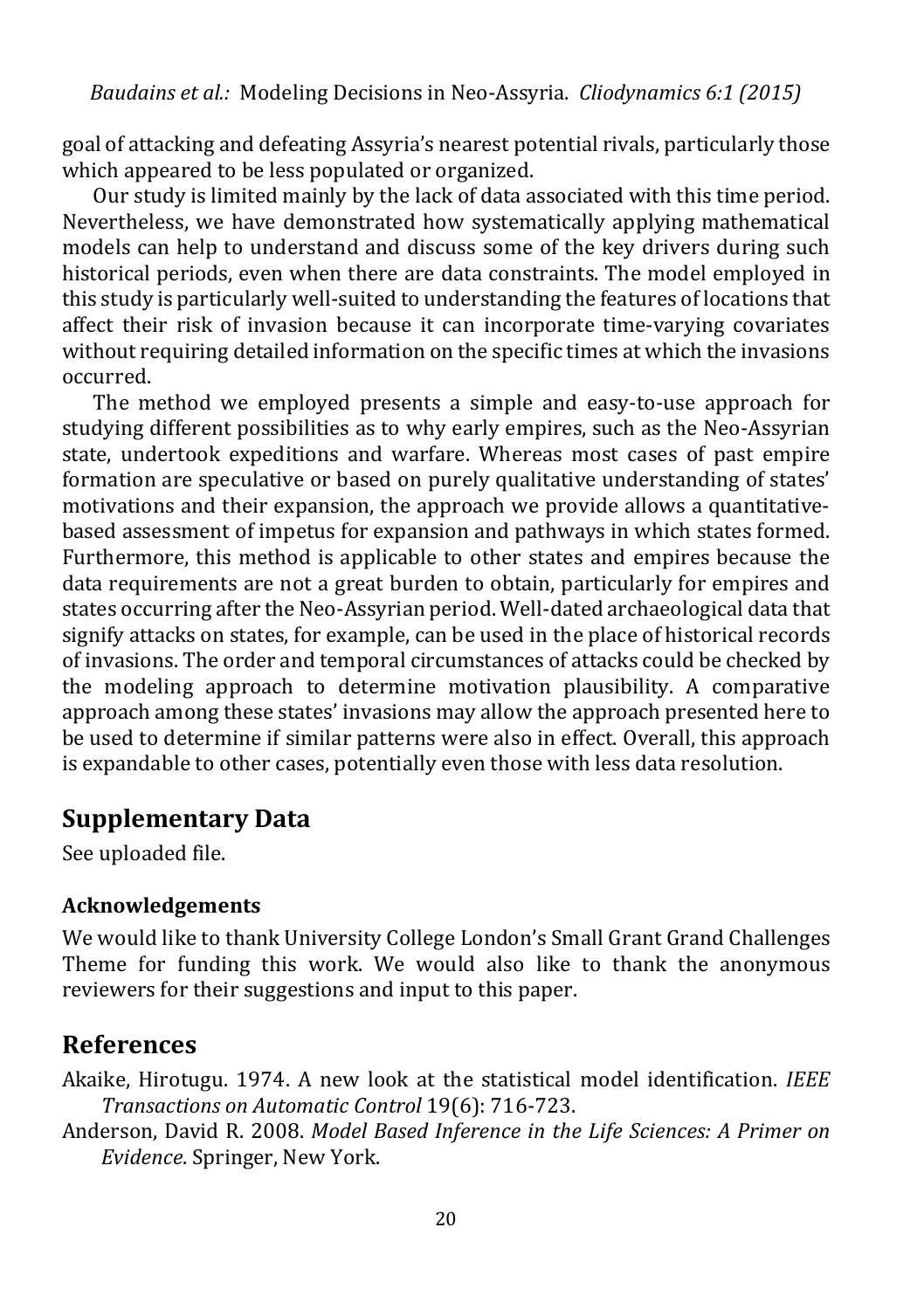- Anderson, P.K, R.D. Gill. 1982. Cox's regression model for counting processes: A large sample study. *The Annals of Statistics* 10(4): 1100-1120.
- Bhavnani, Ravi, Karsten Donnay, Dan Miodownik, Maayan Mor, Dirk Helbing. 2014. Group segregation and urban violence. *American Journal of Political Science* 58(1): 226–245.
- Cline, Eric H., Mark W. Graham. 2011. *Ancient Empires: From Mesopotamia to the Rise of Islam*. Cambridge University Press, Cambridge.
- Cox, D.R. 1972. Regression models and life-tables. *Journal of the Royal Statistical Society, Series B (Methodological)* 34(2): 187-220.
- Cox, D.R. 1975. Partial likelihood. *Biometrika* 62(2): 269-276.
- Dietrich, Manfried 2003. *The Neo-Babylonian Correspondence of Sargon and Sennacherib.* Helsinki University Press, Helsinki.
- Fearon, James D., David D. Laitin. 2003. Ethnicity, insurgency and civil war. *American Political Science Review* 97(1): 75–90.
- Fischer, S. 1998. Aššur-nasir-apli II. Pages 205-207 in Radner, Karen (ed.). *Prosopography of the Neo-Assyrian Empire, Volume 1, Part I: A*. Helsinki University Press, Helsinki.
- Fox, John. 2002. Cox proportional-hazard regression for survival data. Appendix to an R and S-PLUS companion to applied regression. Available at: http://cran.rproject.org/doc/contrib/Fox-Companion/appendix-cox-regression.pdf. Accessed 12/8/2014.
- Fuchs, Andreas, Simo Parpola. 2001. *The Correspondence of Sargon II, Part III.* Helsinki University Press, Helsinki.
- Gill, Richard D. 1984. Understanding Cox's regression model: A Martingale approach. *Journal of the American Statistical Association* 79(386): 441-447.
- Grayson, Albert K. 1982. Assyria: Ashur-Dan II to Ashur-Nirari V (954-745 B.C.). Pages 238-281 in Boardman, John, I.E.S. Edwards, N.G.L Hammond and E. Sollberger (eds.). *The Cambridge Ancient History, volume III, Part 1: The prehistory of the Balkans; and the Middle East and the Aegean World, Tenth to Eighth Centuries B.C.* 2nd edition. Cambridge University Press, Cambridge.
- Grayson, Albert K. 1991. *Assyrian Rulers of the Early First Millennium BC: I (1114- 859 BC)*. University of Toronto Press, Toronto.
- Issar, Arie, Mattanyah Zohar. 2007. *Climate Change: Environment and Civilization in the Middle East*. 2nd ed. Springer, Berlin.
- Klein, Jacob, Kathleen Abraham. 2000. Problems of Geography in the Gilgameš Epics: The journey to the "Cedar Forest." Pages 63-73 in Milano, Lucio, S. de Martino, Mario F. Fales, Giovanni B. Lanfranchi (eds.). *Landscapes: Territories, Frontiers and Horizons in the Ancient Near East. Papers Presented to the XLIV Rencontre Assyriologique Internationale, Venezia, 7–11 July, 1997. Part III: Landscape in Ideology, Religion, Literature and Art*. Sargon srl, Padua.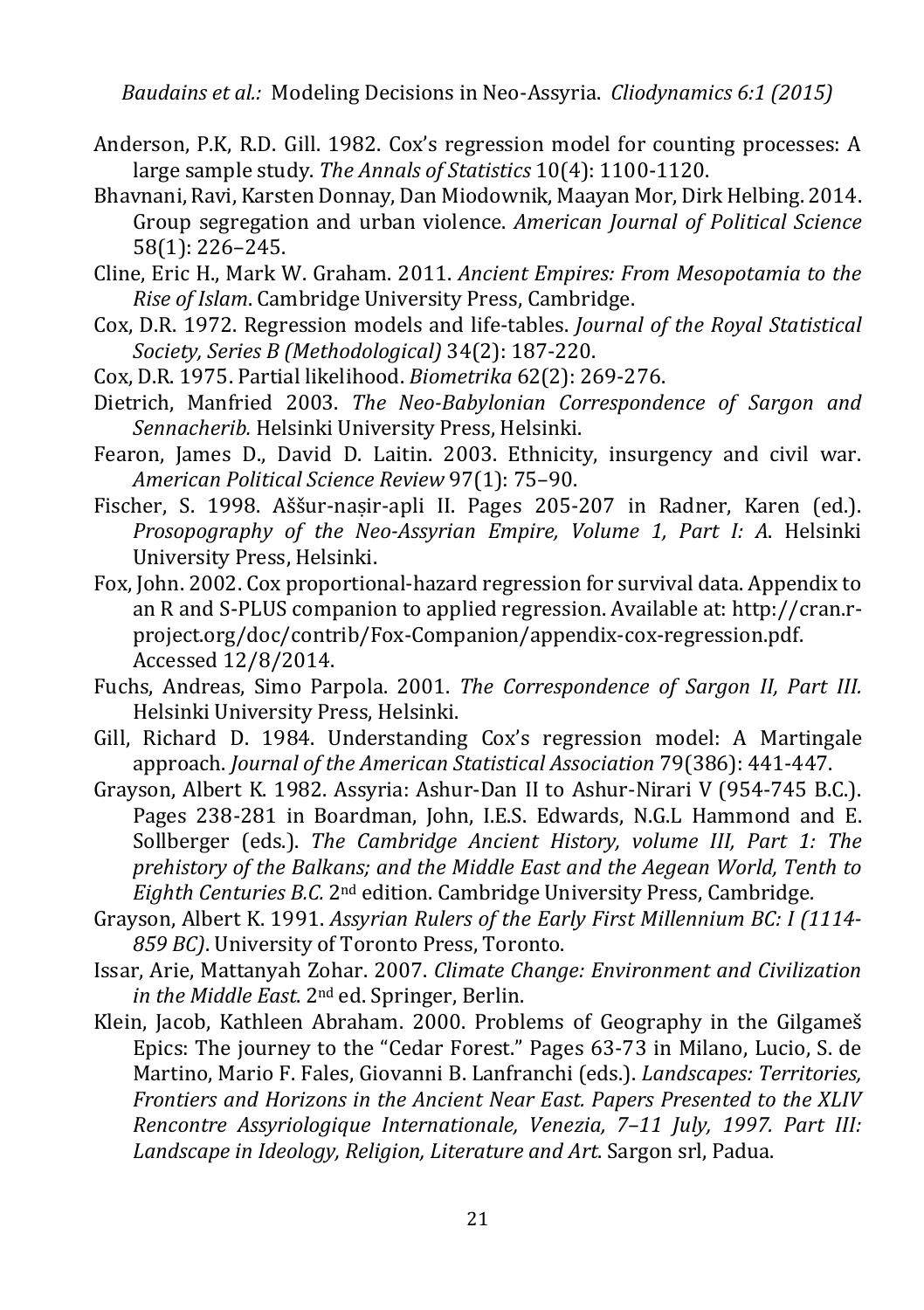- Lanfranchi, Giovanni B., Simo Parpola. 1990. *The Correspondence of Sargon II, Part II.* Helsinki University Press, Helsinki.
- Liverani, Mario. 1990. *Prestige and Interest: International Relations in the Near East ca. 1600–1100 B.C.* Sargon srl, Padua.
- Liverani, Mario. 1992. *Studies on the Annals of Ashurnasirpal II: Topographic Analysis*. Universita di Roma, Rome.
- Luukko, Mikko. and van Buylaere, Greta. 2002. *The Political Correspondence of Esarhaddon.* Helsinki University Press, Helsinki.
- Luukko, Mikko. 2012. *The Correspondence of Tiglath-pileser III and Sargon II from Calah/Nimrud.* The Neo-Assyrian Text Corpus Project, Helsinki.
- Maxwell-Hyslop, Robin K. 1974. Assyrian sources of Iron. A preliminary survey of the historical and geographical evidence. *Iraq* 36(1-2): 139-154.
- Moran, William L. 1992. *The Amarna Letters.* The Johns Hopkins University Press, Baltimore.
- Myers, Daniel J. 1997. Racial rioting in the 1960s: An event history analysis of local conditions. *American Sociological Review* 62(1): 94-112.
- Niederreiter, Zoltán. 2005. L'insigne de pouvoir et le sceau du grand vizir Sîn-ahuṣur (les symboles personnels d'un haut-dignitaire de Sargon II). *Revue d'Assyriologie* 99: 57–76.
- National Oceanic Atmospheric Administration (NOAA). 2014. Available at: http://www.ncdc.noaa.gov/sotc/global/2013/13#gprcp. September 30, 2014.
- Oded, Bustenay. 1979. *Mass Deportations and Deportees in the Neo-Assyrian Empire.*  Reichert, Wiesbaden.
- Parpola, Simo. 1987. *The Correspondence of Sargon II, Part I.* Helsinki University Press, Helsinki.
- Radner, Karen. 2011. The Ashur-Nineveh-Arbela Triangle: Central Assyria in the Neo-Assyrian Period. Pages 321-329 in Miglus, Peter. A and Simone Mühl (eds.). *Between the Cultures: The Central Tigris Region in Mesopotamia from the 3rd to the 1st Millennium BC*, 321–329. Heidelberger Orient-Verlag: Heidelberg.
- Radner, Karen. 2013. Assyria and the Medes. Pages 442-456 in Dan T. Potts (ed.), *The Oxford Handbook of Ancient Iran*. Oxford University Press, New York.
- Radner, Karen. 2014. The Neo-Assyrian Empire. Pages 101-119 in Gehler, Michael and Robert Rollinger (eds.). *Imperien und Reiche in Weltgeschichte: Epochenübergreifende und globalhistorische Vergleiche, Teil 1: Imperien des Altertums, Mittelarterliche und früneuzeitliche Imperien*. Harrassowitz, Wisbaden.
- Raleigh, Clionadh, Håvard Hegre 2009. Population size, concentration, and civil war. A geographically disaggregated analysis. *Population Geography* 28: 224- 238.